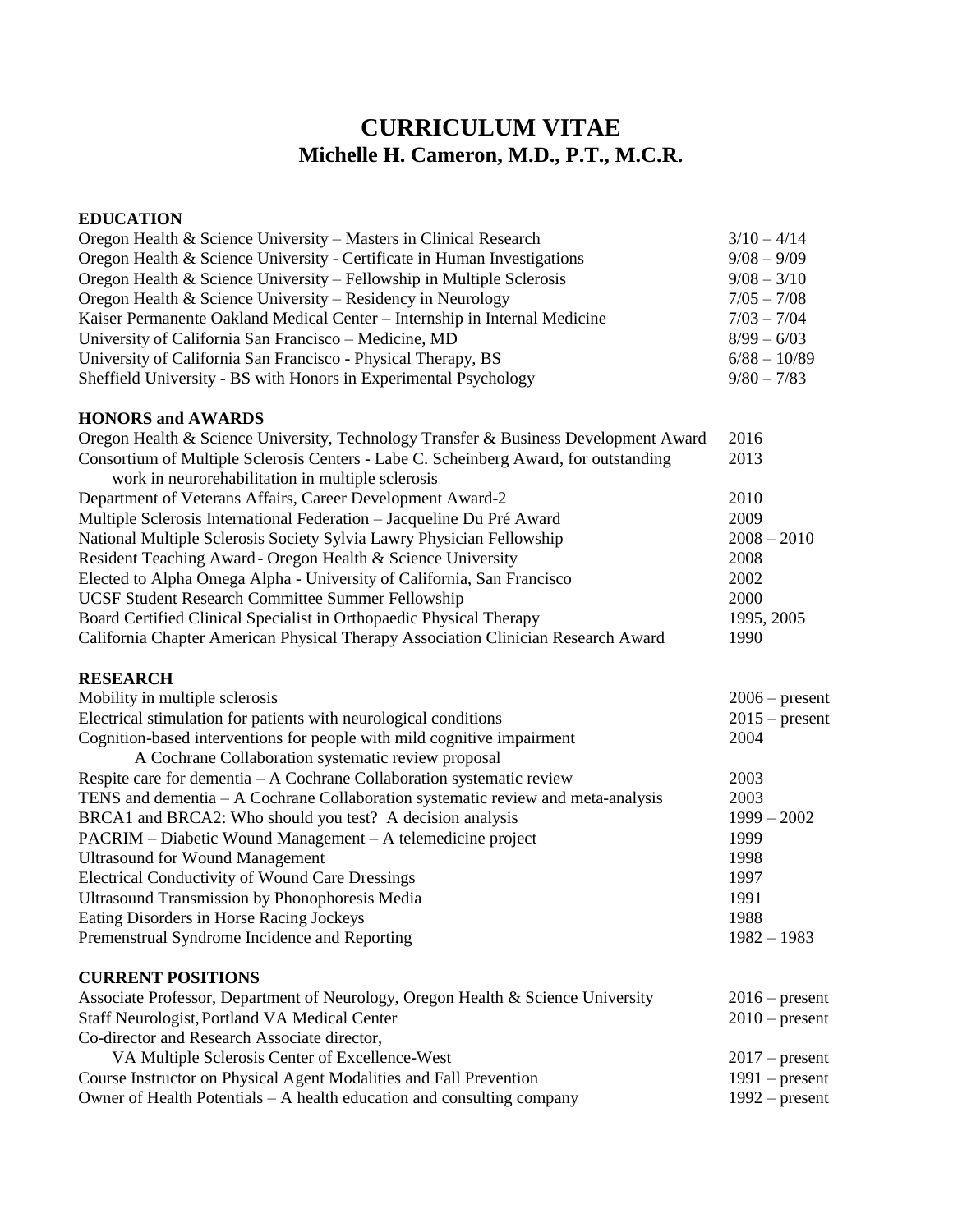| Founding Program Director - International Symposium on Gait and Balance in MS                | $2010$ – present                     |
|----------------------------------------------------------------------------------------------|--------------------------------------|
| Founding Program Director – Clinical Cannabis for the Health Care Professional               | $2018$ – present                     |
| PREVIOUS EMPLOYMENT                                                                          |                                      |
| Assistant Professor, Department of Neurology, Oregon Health & Science University             | $2010 - 2016$                        |
| Associate Director, VA Multiple Sclerosis Center of Excellence-West                          | $2015 - 2017$                        |
| MS Fellowship Director, Portland VA Medical Center, MS Center of Excellence – West           | $2015 - 2017$                        |
| Multiple Sclerosis Fellow and Instructor                                                     | $2008 - 2010$                        |
| Department of Neurology, Oregon Health & Science University                                  |                                      |
| Neurology Resident - Oregon Health & Science University                                      | $2005 - 2008$                        |
| Internal Medicine Intern - Kaiser Permanente, Oakland                                        | $2003 - 2004$                        |
| Clinical Instructor on physical agents, Research Advisor                                     | $1991 - 2004$                        |
| Samuel Merritt College, Physical Therapy and Occupational Therapy Programs                   |                                      |
| Lecturer on differential diagnosis and, physical agents                                      | $2001 - 2006$                        |
| California State University, Fresno, Masters Program in Physical Therapy                     |                                      |
| Physical therapy site manager - Alta Bates, Sutter Ambulatory Care                           | $3/97 - 5/98$                        |
| Established physical therapy services at an off-site occupational medicine facility          |                                      |
| Physical Therapist - Mount Eden Physical Therapy Center                                      | $5/91 - 10/95$                       |
| Outpatient physical therapy                                                                  |                                      |
| Staff Physical Therapist - John Muir Medical Center                                          | $11/89 - 5/91$                       |
| Acute inpatient and outpatient orthopedic therapy                                            |                                      |
| Research Assistant and Physical Therapy Aide - Ortho-East Physical Therapy                   | $8/87 - 5/88$                        |
| Physical Therapy Aide - Oakland Physical Therapy                                             | $6/86 - 2/87$                        |
| <b>ELECTED AND APPOINTED POSITIONS</b>                                                       |                                      |
| Paralyzed Veterans of America Education Foundation grant reviewer                            | 2018                                 |
| American Academy of Neurology, Dissemination panel member, topic expert                      | 2015                                 |
| Comprehensive systematic review: Rehabilitation in multiple sclerosis                        |                                      |
| Current Neurology and Neuroscience Reports, Section editor - demyelinating disorders         | $2014$ – present                     |
| National MS Society Institutional Clinical Training Award reviewer                           | 2014                                 |
| <b>International MS Falls Prevention Research Network founding member</b>                    | $2014$ – present                     |
| VA MS Center of Excellence Newsletter, Editor-in-chief                                       | $2013$ – present                     |
| National MS Society Fellowship Review Committee                                              | $2012$ – present                     |
| State of Illinois Lottery MS Research Grant Review Committee                                 | $2012 - 2015$                        |
| MS and Related Diseases abstract reviewer, American Academy of Neurology Annual Meeting 2011 |                                      |
| International Journal of MS Care reviewer                                                    | $2010$ – present                     |
| International Journal of Neuroscience reviewer                                               | $2010$ – present                     |
| Journal of Neurologic Physical Therapy reviewer                                              | $2010$ – present                     |
| Faculty of 1000 Medicine reviewer                                                            | $2009$ – present                     |
| Archives of Physical Medicine and Rehabilitation reviewer                                    | $2009$ – present                     |
| Journal of Hand Therapy editorial board member                                               | $2006$ – present<br>$2005$ – present |
| Physiotherapy reviewer<br>Journal of Hand Therapy reviewer                                   | $1999 - 2015$                        |
| Advance for Providers of Post-Acute Rehabilitation editorial board member                    | $1999 - 2006$                        |
| California American Physical Therapy Association (APTA) Awards committee member              | $1997 - 2000$                        |
| California APTA Research SIG director                                                        | $1991 - 1997$                        |
| <b>APTA Golden Gate District Newsletter Editor</b>                                           | $1992 - 1993$                        |
| Bay Area Ergonomics Study Group Chairperson                                                  | 1991                                 |
| APTA<br>Golden Gate District representative                                                  | $1991 - 1999$                        |
| Golden Gate District student representative                                                  | $1988 - 1989$                        |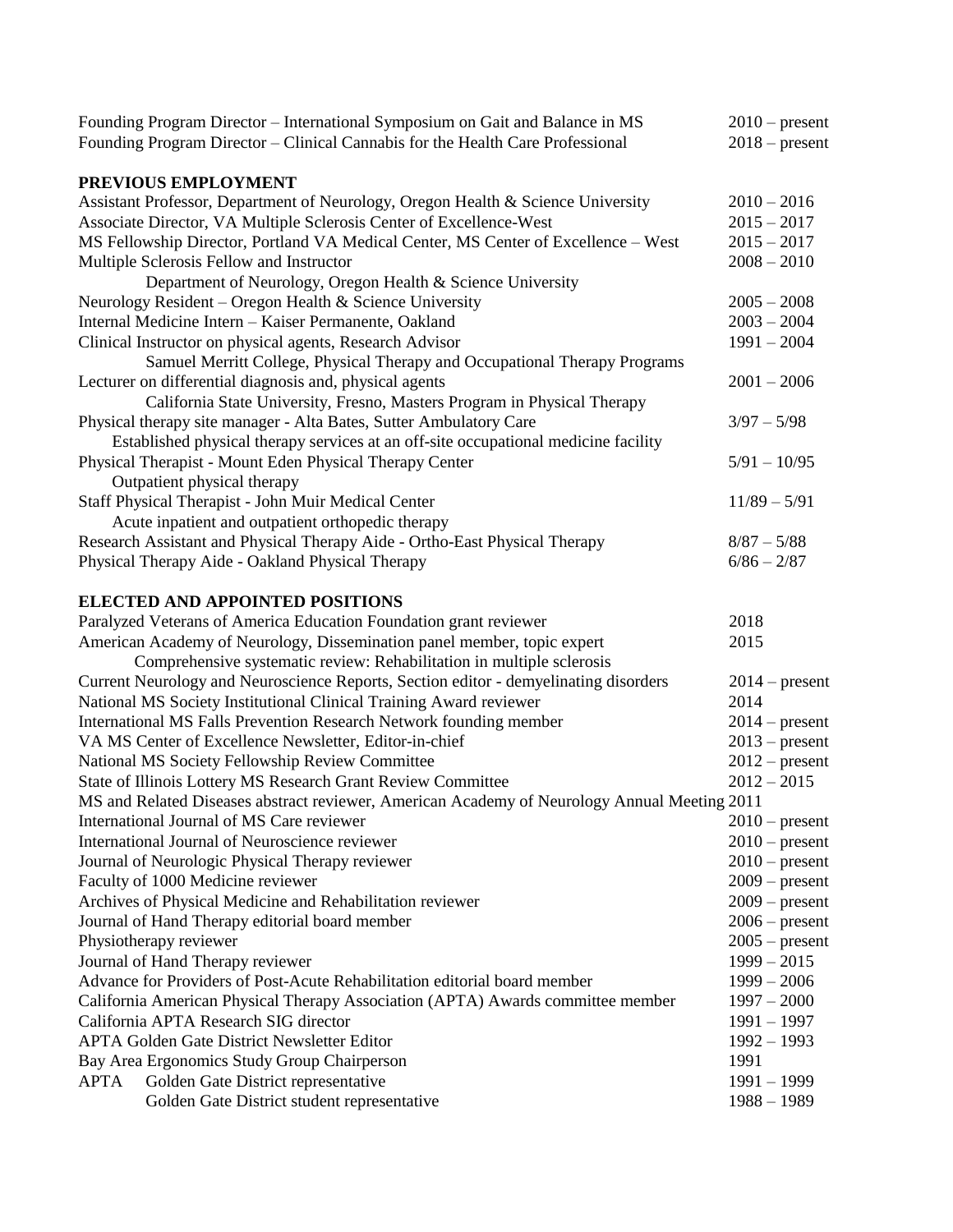#### **MEMBERSHIPS**

| <b>American Academy of Neurology</b>                    | $2005$ – present |
|---------------------------------------------------------|------------------|
| International MS Fall Prevention Research Network       | $2014$ – present |
| <b>American Medical Association</b>                     | $1999 - 2004$    |
| <b>American Physical Therapy Association</b>            | $1988 - 2007$    |
| Society for General Internal Medicine                   | $2000 - 2004$    |
| Society for Physical Regulation in Biology and Medicine | $1995 - 2004$    |
| Bay Area Ergonomics Study Group                         | $1989 - 1994$    |
|                                                         |                  |

#### **GRANTING AGENCY REVIEW WORK**

| <b>MS Society of Canada</b><br>Grant review committee member, MS Clinical and Population Health Pilot and Operating Grants                                                                                                                | 2018                          |
|-------------------------------------------------------------------------------------------------------------------------------------------------------------------------------------------------------------------------------------------|-------------------------------|
|                                                                                                                                                                                                                                           |                               |
| Department of Defense, Defense Medical Research and Development Program<br>Scientific Review, Neuromusculoskeletal Injuries Rehabilitation Research - Clinical Trial Awards                                                               | 2017                          |
| <b>National MS Society (US):</b><br>Grant review committee member, National Fellowship Grants<br>(3 year appointment, renewed)                                                                                                            | $2012 - 2018$                 |
| VA Rehabilitation Research & Development Service<br>Small Projects in Rehabilitation reviewer                                                                                                                                             | $2016 - 2017$                 |
| <b>Department of Defense, Congressionally Directed Medical Research Programs</b><br>Preapplication screening, Multiple Sclerosis Research Program, Exploration-Hypothesis<br><b>Development Awards</b>                                    | 2016                          |
| <b>Department of Defense, Congressionally Directed Medical Research Programs</b><br>Programmatic review, Multiple Sclerosis Research Program, Investigator-Initiated Research<br>Awards and Pilot Clinical Trial Awards                   | 2015                          |
| <b>MS Research Australia</b><br>Peer Reviewer, research grants                                                                                                                                                                            | 2016                          |
| <b>American Academy of Neurology</b><br>Reviewer, Guideline dissemination of systematic review: Rehabilitation in MS                                                                                                                      | 2015                          |
| <b>National MS Society (US):</b><br>Reviewer, Institutional Clinician Training Award<br>Reviewer, Illinois lottery, MS repair and rehabilitation Pilot Grants<br>Reviewer, Junior Fellowship Grants on falls management in people with MS | 2013<br>$2012 - 2015$<br>2011 |
| <b>Multiple Sclerosis Society (UK):</b><br>Reviewer, National grant on exercise in MS                                                                                                                                                     | 2012                          |
| <b>Drug Effectiveness Review Project:</b><br>Reviewer<br>Selph S, Thakurta S, McDonagh M. Drug Class Review: Disease-modifying Drugs                                                                                                      | 2013                          |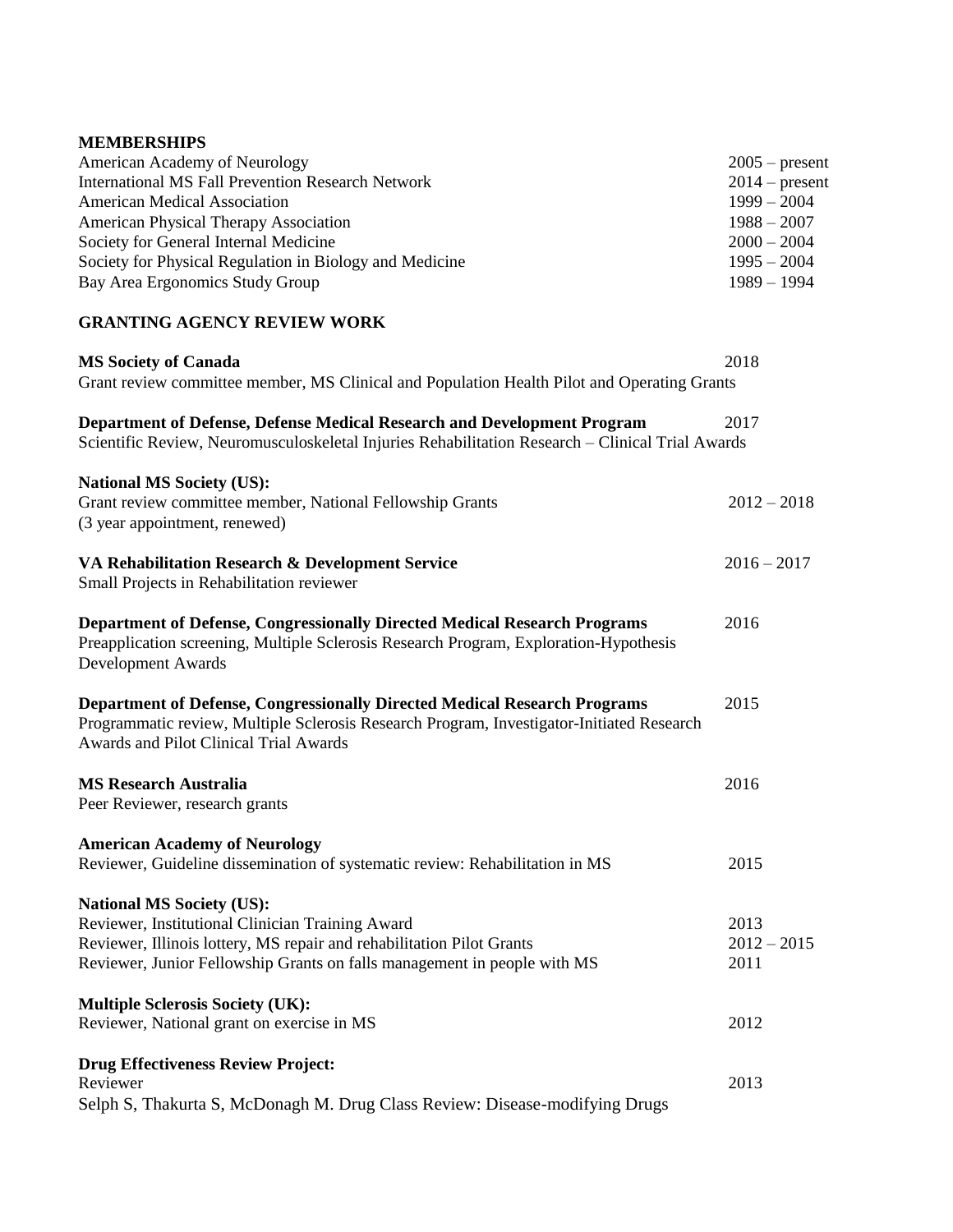for Multiple Sclerosis. Final Update 2 Report. Prepared by the Pacific Northwest Evidence-based Practice Center for the Drug Effectiveness Review Project. Oregon Health & Science University. Portland, OR. 2013.

#### **Editorial and Ad Hoc Review Activities:**

| Current Neurology and Neuroscience Reports, Demyelinating disorders section editor                        | $2014$ – present |
|-----------------------------------------------------------------------------------------------------------|------------------|
| Journal of Hand Therapy editorial board member                                                            | $2006$ – present |
| Advance for Providers of Post-Acute Rehabilitation editorial board member                                 | $1999 - 2006$    |
| American Physical Therapy Association Golden Gate District Newsletter editor                              | $1992 - 1993$    |
| Ad Hoc reviewer for the following journals: Multiple Sclerosis Journal, International Journal of MS Care, |                  |

*Neurodegenerative Disease Management, Journal of Neuroscience and Rehabilitation, Drugs – Real World Outcomes, Healthy Aging and Clinical Care in the Elderly, Journal of Neurology, Journal of the Neurological Sciences, Expert Review of Neurotherapeutics, Journal of Rehabilitation Research and Development, European Journal of Neurology, Gait and Posture, Clinical Neurophysiology, Physical Therapy, Archives of Physical Medicine and Rehabilitation, Physiotherapy, Journal of Hand Therapy, Neurodegenerative Disease Management, International Journal of MS Care, Experimental Brain Research, Disability and Rehabilitation, Neurorehabilitation and Neural Repair, Journal of Clinical Outcomes Management, Neuromodulation: Technology at the Neural Interface; International Journal of Neuroscience, Faculty of 1000 Medicine.*

#### **Committees:**

| International/National                                                                  |                             |
|-----------------------------------------------------------------------------------------|-----------------------------|
| Founding conference chair – Gait and Balance in Multiple Sclerosis conference committee | $2010$ – present            |
| Founding member - International MS Fall Prevention Research Network                     | $2014$ – present            |
| Panel member - National MS Society wellness initiative                                  | 2014                        |
| <b>CONFERENCES ATTENDED</b>                                                             |                             |
| Clinical Cannabis for the Health Care Provider                                          | 2018                        |
| American Academy of Neurology annual meeting                                            | $2007 - 2018$               |
| Consortium of Multiple Sclerosis Centers annual meeting                                 | $2009 - 2018$               |
| Paralyzed Veterans of America Annual Summit                                             | $2012 - 2018$               |
| European Committee for Treatment and Research in MS annual meeting                      | 2016, 2018                  |
| International Symposium on Gait and Balance in Multiple Sclerosis                       | $2011 - 2018$               |
| Relational Leadership Institute training                                                | 2017                        |
| American College of Rehabilitation Medicine annual meeting                              | 2014                        |
| Clinical Neuroscience on the Oregon Coast                                               | 2011, 2012                  |
| Americas Committee on Treatment and Research in Multiple Sclerosis annual meeting       | $2009 - 2014$               |
| National Center for Rehabilitative Auditory Research Biennial Conference                | 2011                        |
| Brazilian Physical Therapy Association 5 <sup>th</sup> International Congress           | 2010                        |
| Multiple Sclerosis Mentorship Program                                                   | $2006 - 2009$               |
| National Multiple Sclerosis Society Tykeson Fellows Conference                          | 2008                        |
| American Physical Therapy Association Combined Sections Meetings                        | $1990 - 98, 01, 05, 06, 10$ |
| Colombian Physical Therapy Association National Meeting                                 | 2005                        |
| Costa Rican Physical Therapy Association National Meeting                               | 2005                        |
| Coinmul Peru (International Multi-Disciplinary Congress)                                | 2004                        |
| UK Contributors to the Cochrane Collaboration                                           | 2003                        |
| Society for General Internal Medicine National Meeting                                  | 2001                        |
| Occupational Therapy Association California Meeting                                     | 2001                        |
| Society for Physical Regulation in Biology and Medicine Meeting                         | 1995, '98                   |
| American Physical Therapy Association National Meetings                                 | $1989 - 93, 96, 97, 2010$   |
| California Physical Therapy Association Meetings                                        | $1989 - 97, 2002, 2012$     |
| World Congress of Physical Therapy                                                      | 1991                        |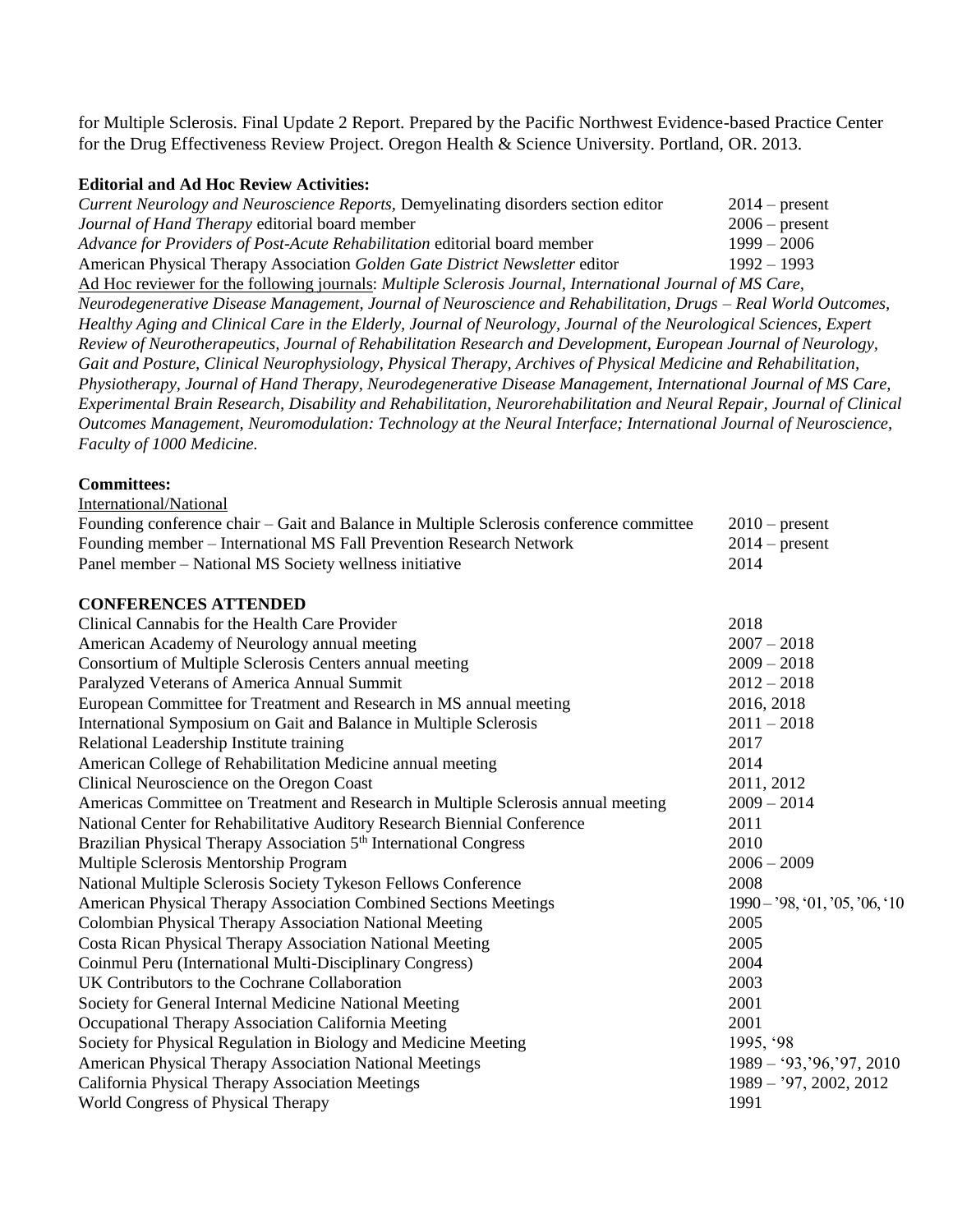## **PUBLICATIONS**

#### Peer Reviewed Articles

- 1. Gunn H, **Cameron MH**, Hoang P, Lord S, Shaw S, Freeman J. The relationship between physiological and perceived fall risk in people with multiple sclerosis: implications for assessment and management. Archives of Physical Medicine and Rehabilitation. 2018. In press.
- 2. Rice J, **Cameron MH**. Cannabinoids for treatment of MS symptoms: State of the evidence. Current Neurology and Neuroscience Reports. 2018 Jun 19; 18(8):50.
- 3. Martini DN, Zeeboer E, Hildebrand A, Fling BW, Hugos CL, **Cameron MH**. ADSTEP: Preliminary investigation of a multicomponent walking aid program in people with multiple sclerosis. Archives of Physical Medicine and Rehabilitation, 2018, 99(10):2050-2058.
- 4. Hugos CL, **Cameron MH**, Chen Z, Chen Y, Bourdette D. A multicenter randomized controlled trial of two group education programs for fatigue in multiple sclerosis: Long-term (12 month) follow-up at one site. Multiple Sclerosis Journal. 2018, May 1:1352458518775920.
- 5. Loy BD, **Cameron MH**, O'Connor PJ. Perceived fatigue and energy are independent unipolar states: Supporting evidence. Medical Hypotheses. 2018, 113:46.-51.
- 6. Hugos CL, Chen Z, Chen Y, Turner A, Haselkorn J, Chiara T, McCoy S, Bever C, **Cameron MH**, Bourdette D. Multicenter randomized controlled trial of two group education programs for fatigue in multiple sclerosis: Short- and medium-term benefits. Multiple Sclerosis Journal. 2017, In press.
- 7. Spain R, Powers K, Murchison C, Heriza E, Winges K, Yadav V, **Cameron MH**, Kim E, Horak F, Simon J, Bourdette D. Lipoic acid in secondary progressive multiple sclerosis: a randomized controlled pilot trial. Neurology: Neuroimmunology & Neuroinflammation. 2017, 4(5):e374.
- 8. Hugos CL, Bourdette D, Chen Y, Chen Z, **Cameron M**. A group-delivered self-management program reduces spasticity in people with multiple sclerosis: A randomized, controlled pilot trial. Multiple Sclerosis Journal – Experimental, Translational and Clinical. 2017, 3(1):1-11.
- 9. **Cameron MH**, McMillan G. Methylphenidate is likely less effective than placebo for improving imbalance, walking and fatigue in people with multiple sclerosis. Multiple Sclerosis Journal. 2017, 23(13):1799-1801.
- 10. Hildebrand A, Martini D, Fling B, **Cameron M.** Ambulation assistive device training prevents falls, increases device satisfaction and may decrease sitting and increase walking in MS: A randomized-controlled pilot study. Neurology. 2017, 88(16S).
- 11. Zelaya J, Murchison C, **Cameron M**. Associations between bladder dysfunction and falls in people with relapsingremitting multiple sclerosis. International Journal of MS Care. 2017;19(4):184-190.
- 12. Hughes AJ, Parmenter BA, Haselkorn JK, Lovera JF, Bourdette D, Boudreau E, **Cameron MH**, Turner AP. Sleep and its associations with perceived and objective cognitive impairment in individuals with multiple sclerosis. Journal of Sleep Research. 2017, epub ahead of print doe: 10.1111/jsr.12490.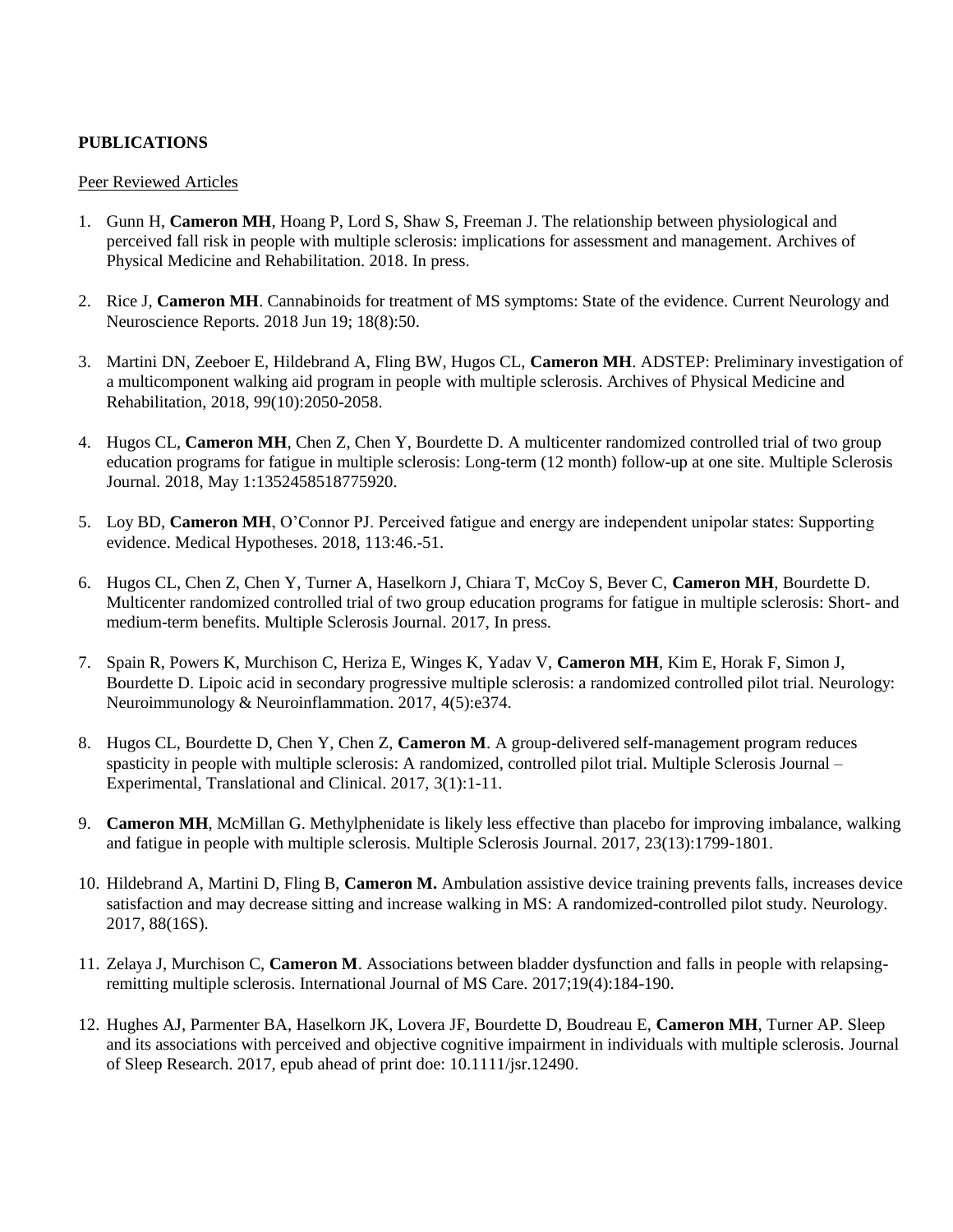- 13. Yadav V, Marracci G, Kim E, Spain R, **Cameron M**, Overs S, Riddehough A, Li DKB, McDougall J, Lovera J, Murchison C, Bourdette D. Low-fat, plant-based diet in multiple sclerosis: A randomized controlled trial. MS and Related Disorders. 2016, 9:80-90.
- 14. Solomon AJ, Bourdette DN, Cross AH, Applebee A, Skidd PM, Howard DB, Spain RI, **Cameron MH**, et al. The contemporary spectrum of multiple sclerosis misdiagnosis: A multicenter study. Neurology. 2016, 87(13):1393- 1399.
- 15. Shastry M, Asgari M, Wan E, Leitschuh J, Preiser N, Folsom J, Condon J, **Cameron M**, Jacobs P. Context-aware fall detection using inertial sensors and time-of-flight transceivers. Conf Proc IEEE Engineering in Medicine and Biology Society. 2016: 570-573.
- 16. Hoang PD, Baysan M, Gunn H, **Cameron M**, Freeman J, Nitz J, Low Choy NL, Lord S. Fall risk in people with MS: a physiological profile assessment study. Mult Scler J: Experimental, Translational and Clinical. 2016, 2:1-10.
- 17. Frederick MC, **Cameron MH**. Tumefactive demyelinating lesions in multiple sclerosis and associated disorders. Curr Neurol Neurosci Rep. 2016, 16(3):26.
- 18. Gera G, Fling B, Van Ooteghem K, **Cameron MH**, Frank JS, Horak F. Postural motor learning deficits in people with MS in spatial but not temporal control of center of mass. Neurorehabilitation and Neural repair. 2016, 30(8):722-30.
- 19. Hugos C, Frankel D, Tompkins SA, **Cameron MH**. Community delivery of a comprehensive fall prevention program improves balance and walking in people with MS: A retrospective observational study. International Journal of MS Care. 2016, 18(1):42-48.
- 20. Peterson E, Asano M, Finlayson M, **Cameron M**. Longitudinal evaluation of injurious falls and fall prevention strategy use among people with multiple sclerosis. Journal of Epidemiological Research. 2016, 2: 9-12.
- 21. **Cameron MH**, Karstens L, Hoang P, Bourdette D, Lord S. Medications are associated with falls in people with MS: A prospective cohort study. International Journal of MS Care. 2015, 17(5):207-214.
- 22. Mazumder R, Lambert W, Nguyen T, Bourdette D, **Cameron M**. Fear of falling is associated with recurrent falls in people with multiple sclerosis: A longitudinal cohort study. International Journal of MS Care. 2015, 17(4):164-170.
- 23. Nilsagard Y, Gunn H, Freeman J, Hoang P, Lord S, Mazumder R, **Cameron M**. Falls in people with MS an individual data meta-analysis from studies from Australia, Sweden, United Kingdom and the United States. Multiple Sclerosis Journal. June 16 2015, 21(1):92-100.
- 24. **Cameron MH**, Sosnoff J, Coote S. Whom to target for falls-prevention trials: recommendations from the International MS Falls Prevention Research Network. International Journal of MS Care. 2014, 16(4):203-208.
- 25. Finlayson M, Cattaneo D, **Cameron M**, Coote S, Matsuda P, Peterson E, Sosnoff J. Applying the RE-AIM framework to inform development of a multiple sclerosis falls-prevention intervention. International Journal of MS Care. 2014, 16(4):192-197.
- 26. Lewis MS, McMillan G, Hutter M, Folmer R, Wilmington D, Casiana L, Fitzpatrick M, Lilly D, Bourdette D, Overs S, **Cameron M**, Fausti S. Does interferon beta-1a impact pure-tone hearing sensitivity among individuals with multiple sclerosis? Journal of Neuroscience Nursing. 2014, 46(6):351-360.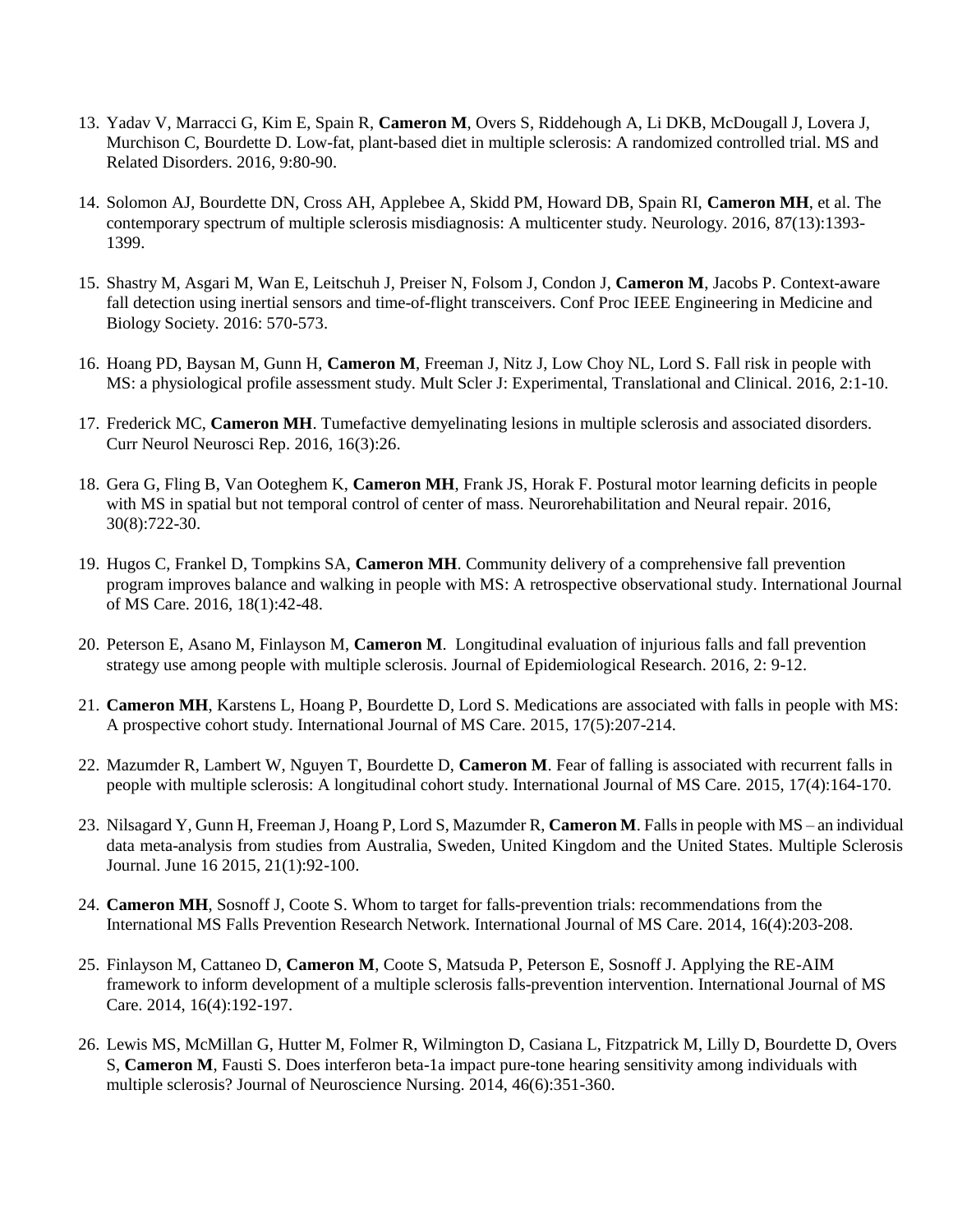- 27. Fling BW, Gera-Dutta G, Schlueter H, **Cameron MH**, Horak FB. Associations between proprioceptive neural pathway structural connectivity and balance in people with multiple sclerosis. Frontiers in Human Neuroscience. 2014, 8: 814.
- 28. Mazumder R, Murchison C, Bourdette D, **Cameron MH**. Falls in people with multiple sclerosis compared with falls in healthy controls. PLOS ONE. 2014, DOI10.1371.
- 29. **Cameron MH**, Bethoux F, Davis N, Frederick M. Botulinum toxin for symptomatic therapy in multiple sclerosis. Curr Neurol Neurosci Rep. 2014, 14:463.
- 30. **Cameron MH**, Fitzpatrick M, Overs S, Murchison C, Manning J, Whitham M. Dalfampridine improves walking speed and endurance, and participation, in MS: A cohort study. Multiple Sclerosis Journal. 2014, 20(6):733-738.
- 31. Yadav V, Bever CT, Bowen JD, Bowling A, Weinstock-Guttman B, **Cameron M**, Bourdette D, Gronseth G, Narayanaswami P. Summary of evidence-based guideline: Complementary and alternative medicine in multiple sclerosis. Neurology. 2014;82(12)1083-92.
- 32. Hoang PD, **Cameron MH**, Gandevia SC, Lord SR. Neuropsychological, balance and mobility risk factors for falls in people with multiple sclerosis: a prospective cohort study. Archives of Physical Medicine and Rehabilitation. 2014; 95(3):480-486.
- 33. **Cameron MH**, Peterson V, Boudreau E, Downs A, Lovera J, Kim E, McMillan G, Turner A, Haselkorn J, Bourdette D. Fatigue is associated with poor sleep in people with multiple sclerosis and cognitive impairment. Multiple Sclerosis International. 2014; Article ID 872732.
- 34. **Cameron MH,** Mazumder R, Murchison C, King L. Mini Balance Evaluation Systems Test in people with multiple sclerosis: reflects imbalance but may not predict falls. Gait and Posture. 2014;39(1):669.
- 35. Zackowski K, **Cameron MH**, Wagner J. 2nd International symposium on gait and balance in multiple sclerosis: interventions for gait and balance in MS. Disability and Rehabilitation. 2014;36(13):1128-32.
- 36. **Cameron MH**, Huisinga J. Qualitative and quantitative measures reflect different aspects of balance in persons with multiple sclerosis. Journal of Rehabilitation Research and Development. 2013;50(10):1401-1409.
- 37. Wagner, JW, **Cameron MH**, Zackowski KM. Rehabilitative Strategies for Gait Dysfunction in Persons with Multiple Sclerosis: A Review. Current Medical Literature – Multiple Sclerosis. 2013;5(4):89-96.
- 38. **Cameron MH**, Thielman E, Mazumder R, Bourdette D. Predicting falls in people with multiple sclerosis: Fall history is as accurate as more complex measures. Multiple Sclerosis International. 2013, Article ID 496325.
- 39. **Cameron MH**, Asano M, Bourdette D, Finlayson M. People with MS use many fall prevention strategies but still fall frequently. Archives of Physical Medicine and Rehabilitation. 2013; 94(8):1562-1566.
- 40. **Cameron M**, Wagner J, Zackowski K, Spain R. 1st international symposium on gait and balance in MS: Gait and balance measures in the evaluation of people with MS. Multiple Sclerosis International, 2012, Article ID 720206.
- 41. Santos-Filho SD, **Cameron MH**, Bernardo-Filho M. Benefits of whole-body vibration with an oscillating platform for people with multiple sclerosis: A systematic review. Multiple Sclerosis International. 2012, Article ID 274728.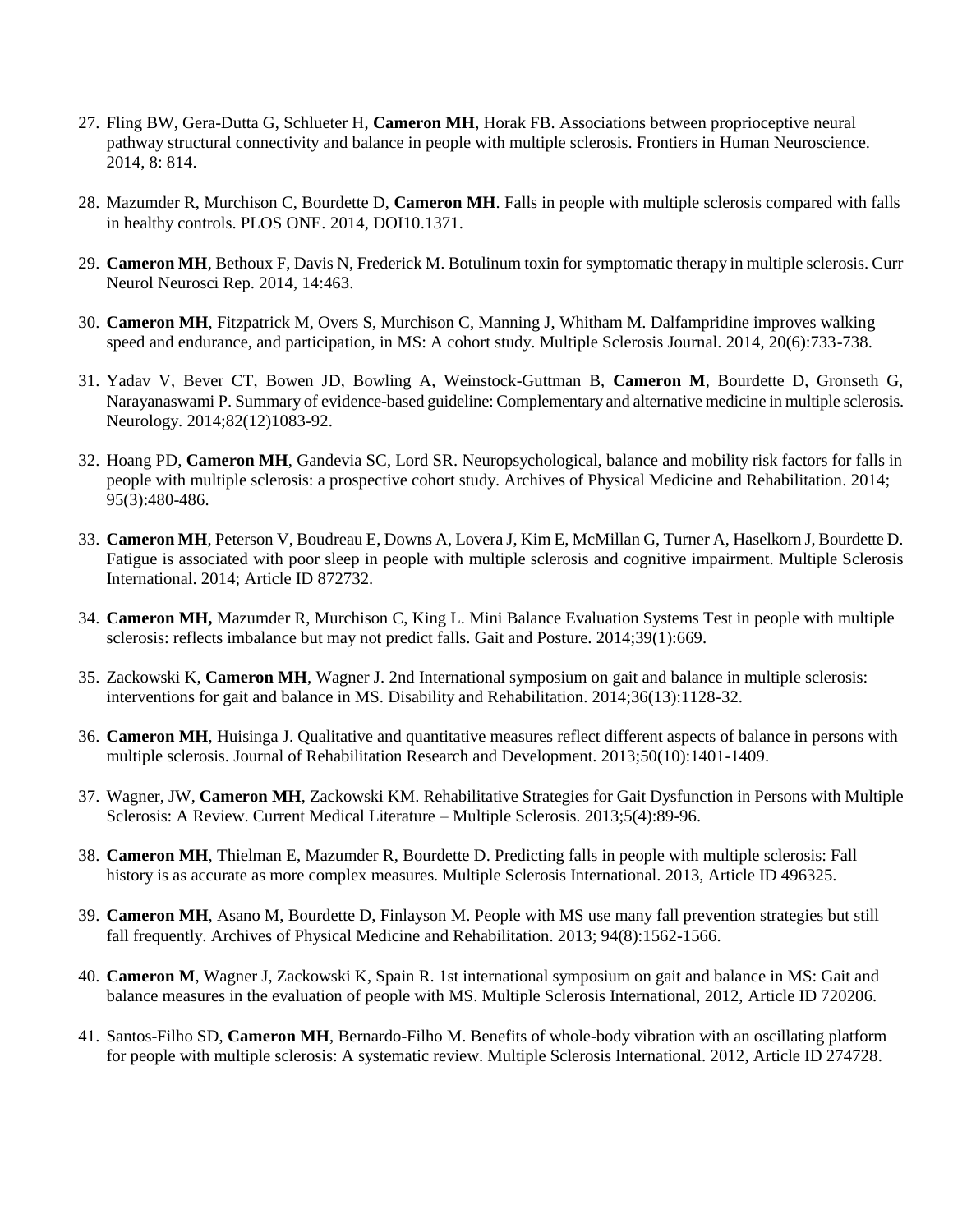- 42. **Cameron MH**, Wagner, JM. Gait abnormalities in multiple sclerosis: pathogenesis, evaluation and advances in treatment. Current Neurology and Neuroscience Reports, 2011 Oct (5):507-15.
- 43. Kim E\*, **Cameron MH\***, Lovera J, Schaben L, Bourdette D, Whitham R. American ginseng does not improve fatigue in multiple sclerosis: a single center randomized double-blind placebo-controlled crossover pilot study. Multiple Sclerosis Journal, 2011 Jul 29:1523-1526.
- 44. Martin M, Clare L, Altgassen AM, **Cameron MH**, Zehnder F. Cognition-based interventions for healthy older people and people with mild cognitive impairment. Cochrane Database of Systematic Reviews 2011(1): CD006220.pub2.
- 45. **Cameron MH,** Poel A, Haselkorn J, Linke A, Bourdette D. Falls requiring medical attention among veterans with multiple sclerosis: A cohort study. Journal of Rehabilitation Research and Development 2011, 48(1):13-20.
- 46. **Cameron MH,** Lord S. Postural control in multiple sclerosis: Implications for fall prevention. Current Neurology and Neuroscience Reports 2010, 10(5):407-12.
- 47. **Cameron MH**, Klein E. Screening for Medical Disease Nervous System Disorders. Journal of Hand Therapy 2010, 23(2):158-172.
- 48. Spain R\*, **Cameron MH\***, Bourdette D. Recent developments in multiple sclerosis therapeutics. BMC Medicine 2009, 7:74-79.
- 49. **Cameron MH**, Horak FB, Herndon RR, Bourdette D. Imbalance in multiple sclerosis: A result of slowed spinal somatosensory conduction. Journal of Somatosensory Motor Research. 2008; 25(2):113-122.
- 50. Martin M, Clare L, Altgassen AM, **Cameron MH**. Cognition-based interventions for older people and people with mild cognitive impairment (Protocol). Cochrane Database of Systematic Reviews. 2006(4): CD006220.
- 51. Lonergan ET, **Cameron MH,** Luxenberg J. Valproic acid for agitation in dementia. Cochrane Database Syst Rev 2004(2):CD003945.
- 52. Lee H, **Cameron M**. Respite care for people with dementia and their carers. Cochrane Database Syst Rev. 2004(1): CD004396.
- 53. **Cameron MH**. Ultrasound efficacy. Phys Ther. 2004 Oct; 84(10):983-4.
- 54. **Cameron MH**, Lonergan ET, Lee H. Transcutaneous electrical nerve stimulation (TENS) for dementia. Cochrane Database Syst Rev. 2003;(3): CD004032.
- 55. Selkowitz DM, **Cameron MH**, Mainzer A, Wolfe R. Efficacy of pulsed low-intensity ultrasound in wound healing: a single-case design. Ostomy and Wound Management 2002 Apr;48(4):40-4, 46-50.
- 56. **Cameron MH**, Monroe LG. Relative transmission of ultrasound by media customarily used for phonophoresis. Physical Therapy 1992 Feb;72(2):142-8.
- 57. **Cameron MH**. Phonophoresis and ultrasound shut-off. Physical Therapy Clinical Management 1991.
- 58. **Cameron MH**. Effect of phonophoresis on serum salicylate levels. Medicine and Science in Sports and Exercise 1991 Oct; 23(10):1213.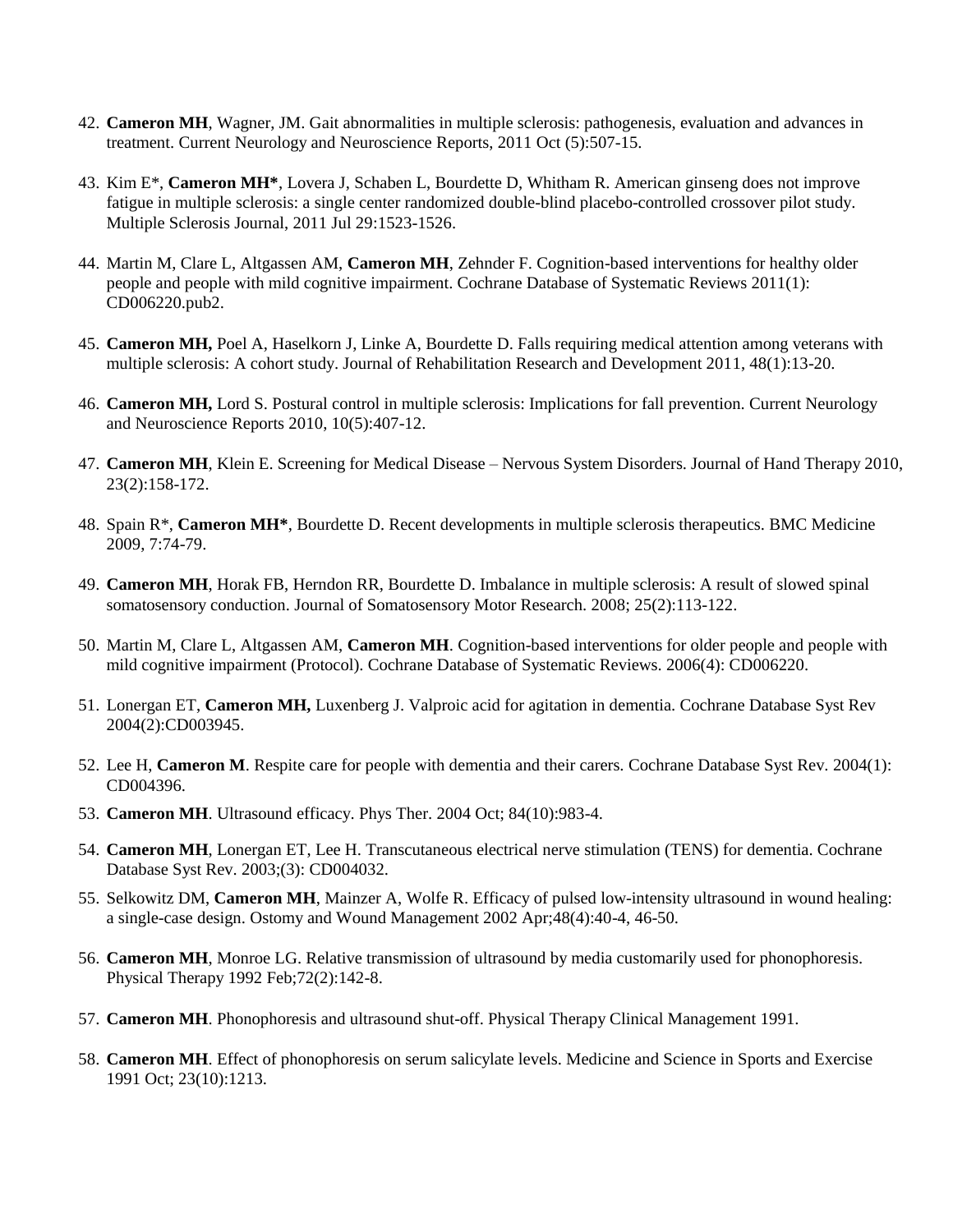59. **Cameron MH**. Placebo effect in TENS study. Physical Therapy Journal 1989 Dec;69(12):1118-20.

\*Cameron MH was co-first author on these publications

Books, Monographs and Book Chapters

- 1. **Cameron MH**, Nilsagard Y. Balance, gait, and falls in multiple sclerosis, chapter 15 in Day BL, Lord SR. Balance, Gait and Falls, Handbook in Clinical Neurology series. Elsevier, in Press.
- 2. Frederick M, **Cameron MH**. Tumefactive multiple sclerosis: Clinical presentation, pathophysiology and treatment options, p261-275 chapter in Minagar A. Neuroinflammation, 2e. San Diego, CA: Elsevier, Academic Press, 2018.
- 3. Henefin SM, with Cameron MH. Thriving Beyond Cancer: Hope, Understanding, and Validation of the Cancer Journey. Portland, OR: Butterfly Books, 2017.
- 4. Ricelli LP, **Cameron MH**, Burke A, Mazumder R. Spinal cord trauma, chapter in Filippi M, Simon J. Imaging Acute Neurologic Disease: A Symptom-Based Approach. Cambridge, UK: Cambridge University Press, 2014.
- 5. **Cameron MH**. Physical Agents in Rehabilitation: From Research to Practice. Philadelphia, PA: Elsevier. 1<sup>st</sup> edition 1998, 2<sup>nd</sup> Edition 2003, 3<sup>rd</sup> Edition 2008, 4<sup>th</sup> edition 2012, 5<sup>th</sup> Edition 2017. (All editions in English and Japanese, 3<sup>rd</sup>, 4<sup>th</sup> and 5<sup>th</sup> editions also in Spanish, Chinese and Portuguese).
- 6. **Cameron MH**, Finlayson M, Kesselring J. Multiple sclerosis basics, chapter in Finlayson M. Multiple Sclerosis Rehabilitation: From Impairment to Participation. Boca Raton, FL: Taylor & Francis Group, 2012.
- 7. Klein E, **Cameron MH**. Peripheral nervous system, chapter in Woodworth G, Kirsch J. The Anesthesia Technician & Technologist's Manual. Philadelphia, PA: Lippincott Williams & Wilkins, 2012.
- 8. **Cameron MH**, Monroe LG: Physical Rehabilitation for the Physical Therapist Assistant. Philadelphia, PA: W.B. Saunders Company - Elsevier, 2011.
- 9. **Cameron MH:** Pain. In: Shankman GA, Manske RC. Fundamental Orthopedic Management for the Physical Therapist Assistant. 3rd edition. Philadelphia, PA: Elsevier, 2010.
- 10. **Cameron MH**, Monroe LG: Physical Rehabilitation Examination, Evaluation and Intervention: An Evidence-Based Approach. Philadelphia, PA: W.B. Saunders Company - Elsevier, 2007 (Translated into Korean and Turkish)
- 11. **Cameron MH**: Shortwave Diathermy Pocket Guide. Anaheim, CA: Mettler Electronics, 2008.
- 12. **Cameron MH**: Laser Therapy Handbook. Anaheim, CA: Mettler Electronics, 2007.
- 13. Conner-Kerr T, Albaugh KW, Woodruff L, **Cameron MH**: Phototherapy in Wound Management. In: Sussman C, Bates-Jensen L. Wound Care: A Collaborative Practice Manual for Therapists and Nurses. Philadelphia, PA., Lippincott, 2007.
- 14. **Cameron MH**, Rohl J: Electrical Stimulation, Ultrasound and Laser Handbook. Philadelphia, PA. W. B. Saunders Company, 2006.
- 15. **Cameron MH**. Electrical Stimulation & Ultrasound: A Pocket Guide. Anaheim, CA: Mettler Electronics, 1<sup>st</sup> edition 2000, 2nd edition 2002.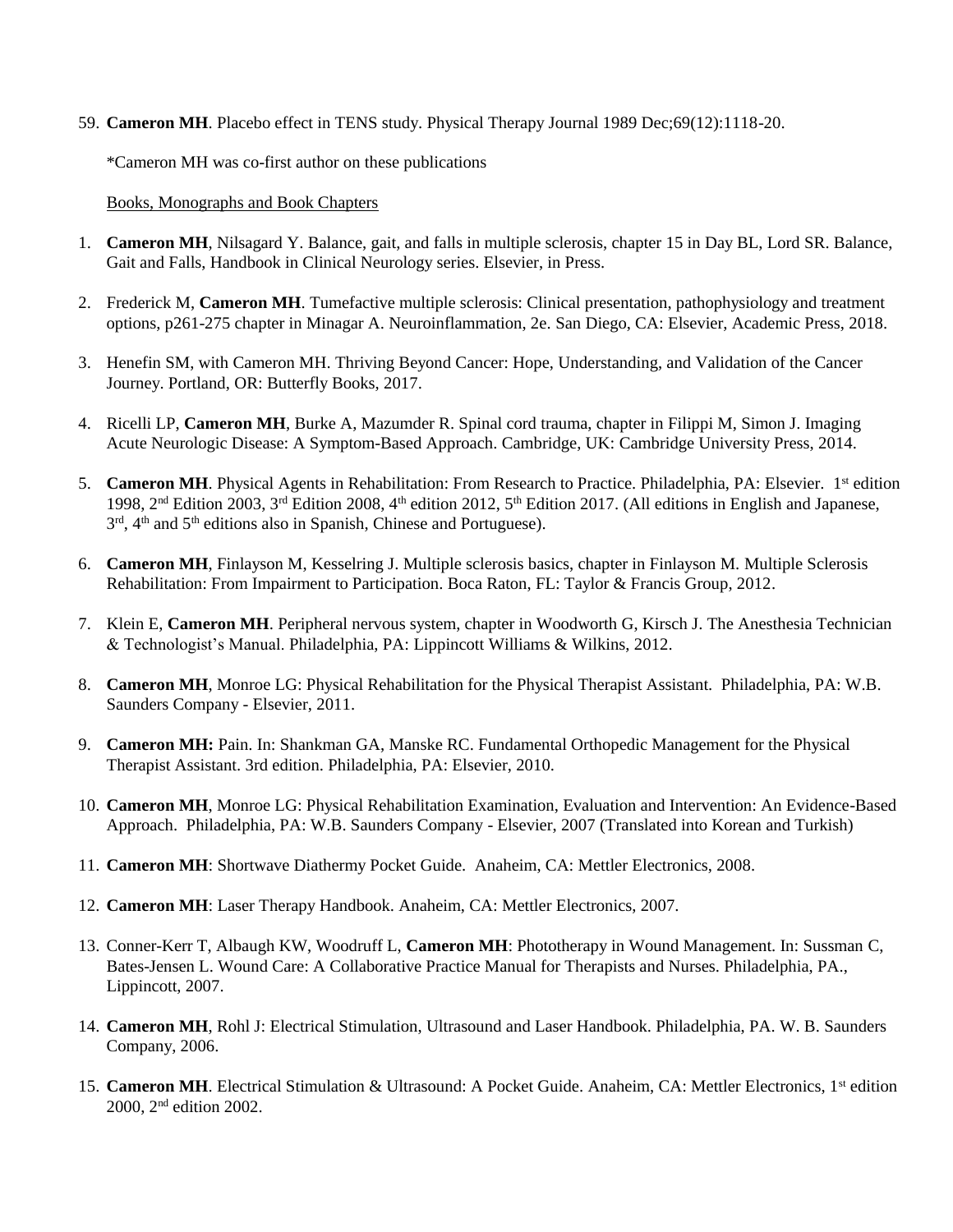- 16. **Cameron MH**. Ultrasound: A Monograph. Chattanooga, TN. Chattanooga Group, Inc. 1998
- 17. **Cameron MH**. Ultrasound. In: Myers R (ed). Saunders Manual of Physical Therapy Practice. Philadelphia, PA: W.B. Saunders Company, 1994. pp 630 – 640.

## ePublications

- **1. Cameron MH**, Rice JR. Cannabis for multiple sclerosis symptoms. National MS Society. [https://www.nationalmssociety.org/NationalMSSociety/media/MSNationalFiles/Professionals/Cannabis-and-](https://www.nationalmssociety.org/NationalMSSociety/media/MSNationalFiles/Professionals/Cannabis-and-Multiple-Sclerosis.pdf)[Multiple-Sclerosis.pdf](https://www.nationalmssociety.org/NationalMSSociety/media/MSNationalFiles/Professionals/Cannabis-and-Multiple-Sclerosis.pdf)
- **2.** Lane M, **Cameron MH.** Tumefactive multiple sclerosis. Medlink. May 2018 [http://www.medlink.com/article/tumefactive\\_multiple\\_sclerosis](http://www.medlink.com/article/tumefactive_multiple_sclerosis)
- **3.** Frederick MC, **Cameron MH.** Tumefactive multiple sclerosis. Medlink. 2 Jan 2015, updated 12 Jan 2017 [http://www.medlink.com/article/tumefactive\\_multiple\\_sclerosis](http://www.medlink.com/article/tumefactive_multiple_sclerosis)
- **4. Cameron MH** and Bourdette D. Review of Martinelli et al. A Short-term randomized MRI study of high-dose oral vs intravenous methylprednisolone in MS. Faculty of 1000 Medicine, 11 Feb 2010 <http://www.f1000medicine.com/article/id/1930956/evaluation>
- **5. Cameron MH** and Bourdette D. Review of Hamilton et al. Walking and talking: an investigation of cognitive-motor dual tasking in multiple sclerosis. Faculty of 1000 Medicine, 15 Dec 2009 <http://www.f1000medicine.com/article/id/1279989/evaluation>
- 6. **Cameron MH** and Bourdette D. Review of Prakash et al. Aerobic fitness is associated with gray matter volume and white matter integrity in multiple sclerosis. Faculty of 1000 Medicine, 21 Jul 2009 <http://www.f1000medicine.com/article/id/1161809/evaluation>
- 7. **Cameron MH** and Bourdette D. Review of Okuda et al. Incidental MRI anomalies suggestive of multiple sclerosis: The radiologically isolated syndrome. Faculty of 1000 Medicine, 27 Jan 2009 <http://www.f1000medicine.com/article/id/1145226/evaluation>

## Invited Review Articles and Letters

- 1. **Cameron M**. Are bladder problems tied to falls in MS? Veterans Affairs Multiple Sclerosis Centers of Excellence: MS Veteran Newsletter, Spring 2017
- 2. Boudreau E, **Cameron M**. Common sleep disorders and MS. Veterans Affairs Multiple Sclerosis Centers of Excellence: MS Veteran Newsletter, Fall 2015.
- 3. Belanger AY, **Cameron MH**, Michlovitz SL, Bellew JW, Freeman L. On the American Physical Therapy Association's Choosing Wisely recommendations: White NT, Delitto A, Manal TJ, Miller S. Phys Ther, 2015. 95(1):142-3.
- 4. Tortorice K, **Cameron M:** Vaccinations and MS. Veterans Affairs Multiple Sclerosis Centers of Excellence: MS Veteran Newsletter, Fall 2014.
- 5. **Cameron MH**, Bourdette D. New treatments for multiple sclerosis: at what long-term risk? The Lancet Neurology. 2014, 13;235-236.
- 6. Nilsagard Y, **Cameron MH**: Fall Risk in MS: A Transatlantic Perspective. Best Practice in Multiple Sclerosis (in Swedish). 2013 May, 2:12-15.
- 7. **Cameron, MH**: Ask the experts: Is exercise beneficial and safe for people with MS? Can it slow disease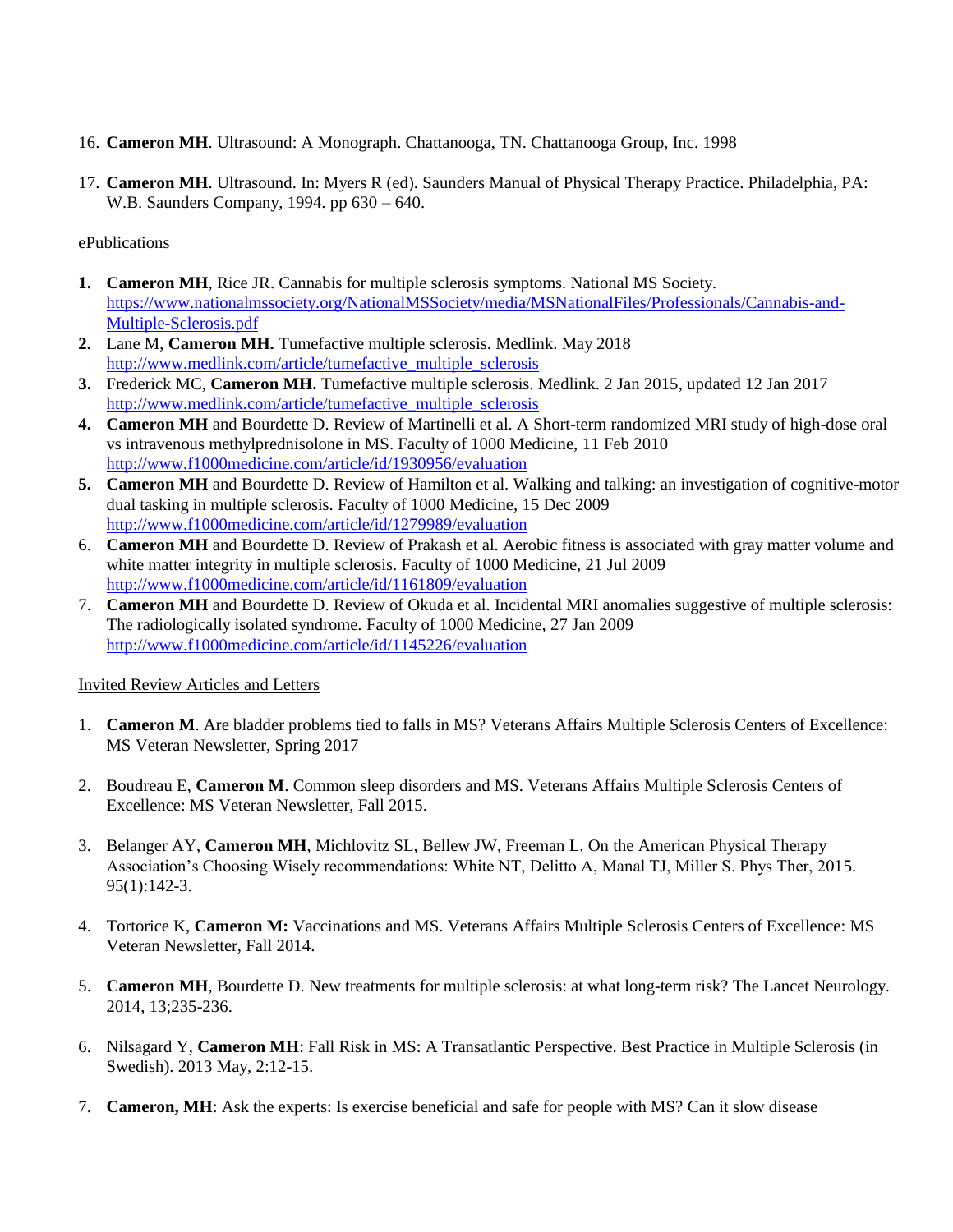progression? Neurology Now, 2013; 9(2):35.

- 8. **Cameron MH**, Nilsagard Y: Measurement and Treatment of Imbalance and Fall Risk in Multiple Sclerosis Using the International Classification of Functioning, Disability and Health Model**.** Physical Medicine and Rehabilitation Clinics of North America, 2013; 24(2):337-354.
- 9. **Cameron MH:** Review of Giesser BS: Primer on Multiple Sclerosis. Archives of Neurology, 2012, 69(3):411.
- 10. **Cameron MH:** The WalkAide® FES System: A Novel Therapeutic Approach For Foot Drop in CNS Disorders. US Neurology and European Neurologic Review 2010, 5(2):18-20.
- 11. **Cameron MH:** Falls and imbalance in people with multiple sclerosis. MS Focus, 2010 January.
- 12. **Cameron MH**: Light Time: Low-level laser therapy for tissue repair. Advance for Directors in Rehabilitation 2006 March;15(3):41-43.
- 13. **Cameron MH**. Fighting inflammation. Rehabilitation Management 2005 July:18(4):26-28.
- 14. **Cameron MH**. A shining light. Advance for Directors in Rehabilitation 2005 April;14(4):39-42.
- 15. **Cameron MH**. Diathermy for wound care. Advance for Directors in Rehabilitation 2003 January;12(1):71.
- 16. **Cameron MH**. Beyond therapeutic ultrasound. Advance for Directors in Rehabilitation 2001 July;10(7):23-27.
- 17. **Cameron MH**. Therapeutic ultrasound: Technology update. El Hospital 2001.
- 18. **Cameron MH**. Vascular wound management. Advance for Providers of Post-Acute Care 2000 Aug;3(8):65-68.
- 19. **Cameron MH**. Heading off risk**.** Advance for Providers of Post-Acute Care 2000 Apr;3(4):68-70.
- 20. **Cameron MH**. Pathways to wound management. Advance for Providers of Post-Acute Care 2000 Jan;3(1):57-59.
- 21. **Cameron MH**. Promoting the healing process. Rehabilitation Management 1999 Aug/Sept;12(5):38-41.
- 22. **Cameron MH**. Giving ultrasound a go. Advance for Providers of Post-Acute Care 1999 June;2(6): 67-68.
- 23. **Cameron MH**. Ultrasound: Where does it belong in the managed care environment? Physical Therapy Products 1999 May/June:30-32.
- 24. **Cameron MH**. Digging up dinosaurs: New applications for diathermy, ultraviolet and infrared radiation. Advance for Directors in Rehabilitation 1999 Mar;8(3):33-35. This article was reproduced in Advance for Physical Therapists 1999 Mar;10(3):43-45, and in Advance for Radiologic Science Professionals 1999 Apr;12(7):44-45.
- 25. **Cameron MH**. Using ultrasound to heal wounds. Advance for Directors in Rehabilitation 1998 Apr;7(4):42-46.
- 26. **Cameron MH**. New concepts in wound healing. Acute Care Perspectives 1998 Summer:10-13.
- 27. **Cameron MH**. Getting physical: Using modalities in wound healing Advance for Directors in Rehabilitation 1997 Apr;6(4):35-39.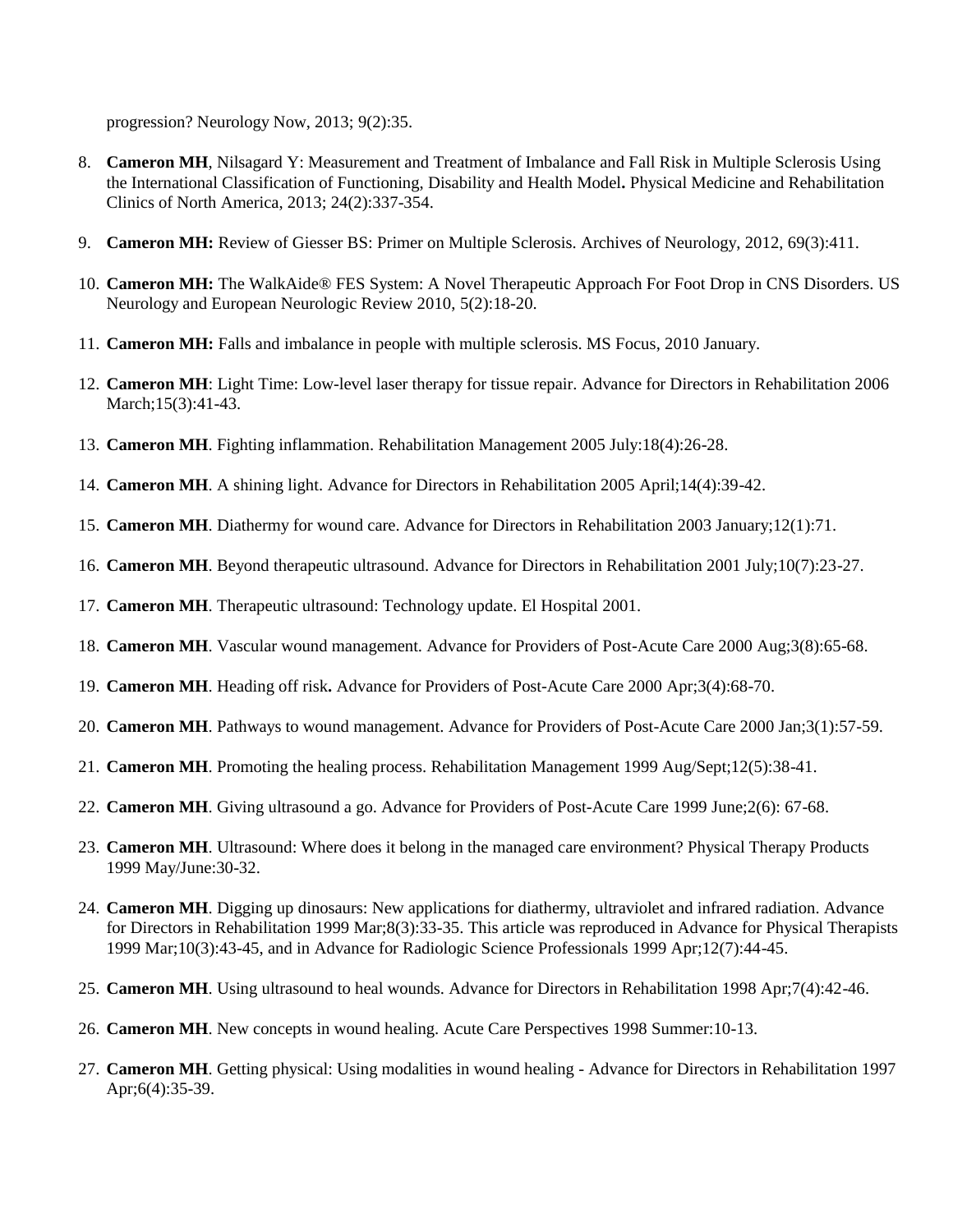| 30. Cameron MH. To heat or not to heat: Ultrasound options. Advance for Directors in Rehabilitation 1996<br>$Jan; 5(1): 53-56.$                                                                                                                                                                                                                    |                              |
|----------------------------------------------------------------------------------------------------------------------------------------------------------------------------------------------------------------------------------------------------------------------------------------------------------------------------------------------------|------------------------------|
| POSTERS, ABSTRACTS and PRESENTATIONS<br>Medical cannabis<br><b>Cameron MH</b><br>Panel discussion, Greater Portland Inc., Portland, OR                                                                                                                                                                                                             | November 2018                |
| Cannabinoids in multiple sclerosis<br><b>Cameron MH</b><br>Presentation for the Society of Clinical Research Associates, Portland, OR                                                                                                                                                                                                              | November 2018                |
| Comparing "gold standard" prospective daily self-report fall calendars with<br>a real-time body-worn self-report device in multiple sclerosis<br>Hildebrand A, Jacobs P, Folsom J, Leitschuh J, Mosquera-Lopez C, Oganessian S, Wan E, Cameron M<br>Poster at European Committee for Treatment and Research in Multiple Sclerosis, Berlin, Germany | October 2018                 |
| Physical agents in rehabilitation<br><b>Cameron MH</b><br>Presentation for Physical Medicine and Rehabilitation Department, Tartu University, Tartu, Estonia                                                                                                                                                                                       | October 2018                 |
| Updates in MS rehabilitation<br><b>Cameron MH</b><br>Presentation for Physical Medicine and Rehabilitation Department, Tartu University, Tartu, Estonia                                                                                                                                                                                            | October 2018                 |
| Hot topics in MS – Cannabinoids and Gut Microbiome<br><b>Cameron MH, Sand IK</b><br>Webinar for people with MS through Can Do MS                                                                                                                                                                                                                   | September 2018               |
| Clinical cannabis and pain management<br>Cameron M, Jones KD<br>Presentation for North West Pain Center, VA Portland Health Care Service<br>Presentation for Legacy Emmanuel Hospital, Portland, OR                                                                                                                                                | August 2018<br>November 2018 |
| MS Gait and Balance Symposium 2017 Summary<br>Cameron MH, Widener G<br>Presentation at Paralyzed Veterans of America Summit, Dallas, TX                                                                                                                                                                                                            | August 2018                  |
| Clinical cannabis for MS symptoms – Show me the evidence<br><b>Cameron M</b><br>Patient presentation, At the Frontier and Beyond, Portland, OR                                                                                                                                                                                                     | June 2018                    |
| Clinical cannabis interprofessional education: Program development and provider knowledge<br>Cameron M, Jones K<br>Platform at Consortium for MS Centers annual meeting, Nashville, TN                                                                                                                                                             | May 2018                     |

- 28. **Cameron MH**. Modalities and OT Practice. PT & OT Today 1996 Sept:43-46.
- 29. **Cameron MH**. Therapeutic ultrasound. Rehabilitation and Therapy Products Review 1996 March/Apr:44-47.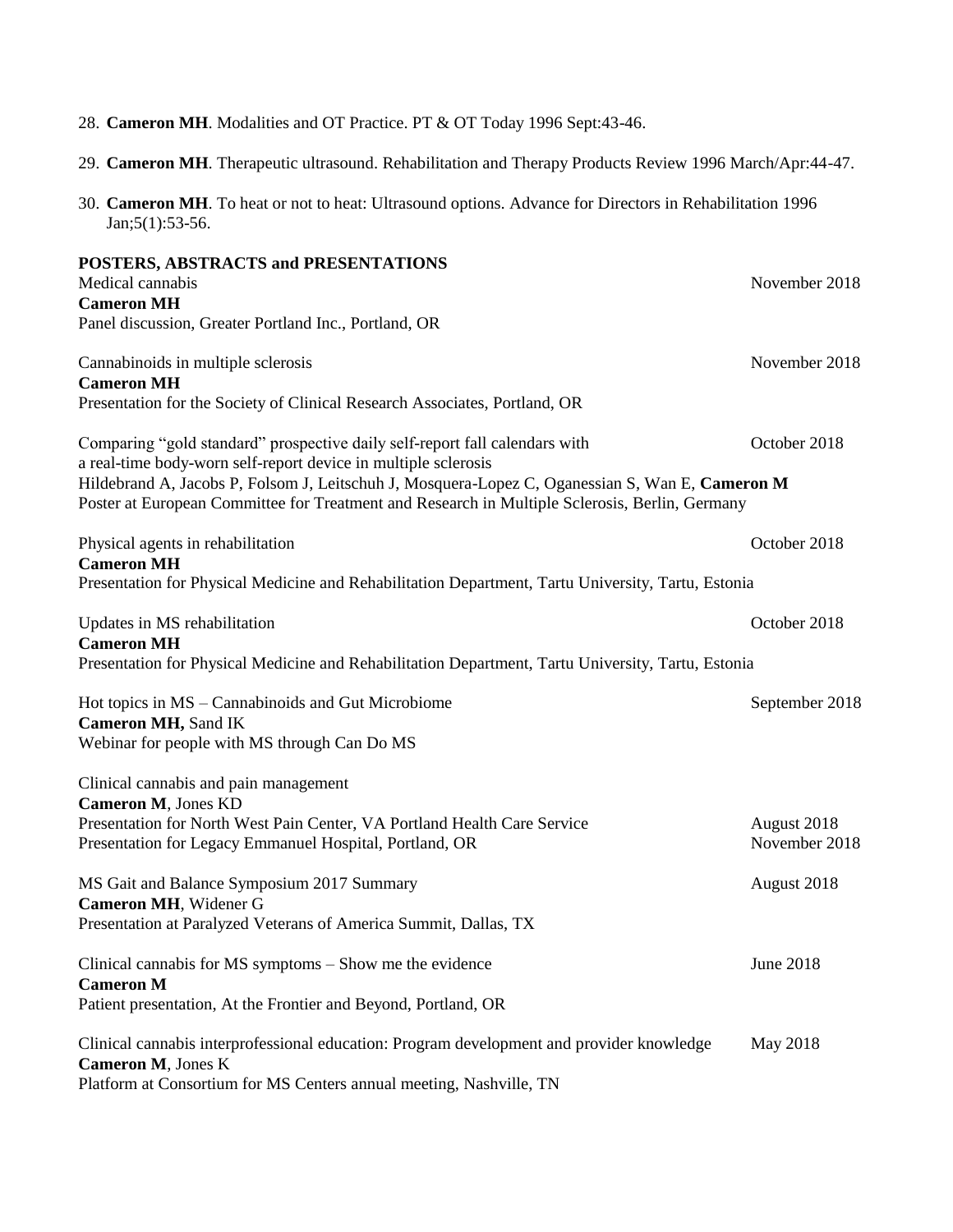| MS Gait and Balance Symposium 2017 Summary<br>Cameron MH, Zacksowski K, Eveland-DeWan K<br>Presentation at Consortium for MS Centers annual meeting, Indianapolis, IN                                                      | May 2018               |
|----------------------------------------------------------------------------------------------------------------------------------------------------------------------------------------------------------------------------|------------------------|
| Symptom Management in MS: Management of Ambulatory Dysfunction in MS<br><b>Cameron MH</b><br>Presentation at American Academy of Neurology annual meeting, Los Angeles, CA                                                 | April 2018             |
| Evaluation of a spasticity management program for people with multiple sclerosis:<br>Full-scale study protocol<br>Hugos C, Cameron M<br>Poster at American Academy of Neurology annual meeting, Los Angeles, CA            | April 2018             |
| Poster at Consortium for MS Centers annual meeting, Nashville, TN                                                                                                                                                          | May 2018               |
| Are "gold standard" prospective daily self-report fall calendars accurate?<br>A comparison with a real-time body-worn self-report device in multiple sclerosis<br>Chowdhury N, Hildebrand A, Folsom J, Jacobs P, Cameron M |                        |
| Poster at American Academy of Neurology annual meeting, Los Angeles, CA<br>Poster at Progressive MS Alliance Scientific Congress, Toronto, ON                                                                              | April 2018<br>May 2018 |
| Designing and testing a research tool to measure use of assistive walking devices in the home<br>Weidman D, Cabrera JC, Cameron MH                                                                                         | April 2018             |
| Poster at Research ShowCASE + Intersections, Case Western University, Cleveland, OH                                                                                                                                        |                        |
| Clinical cannabis for the health care provider: Best practices 2018<br><b>Cameron MH</b><br>Program co-chair and presenter                                                                                                 | March 2018             |
| Portland, OR                                                                                                                                                                                                               |                        |
| Need for more structured multiple sclerosis care and better defined quality measures<br><b>Cameron M</b>                                                                                                                   | March 2018             |
| Panelist at Cleveland Clinic Neurological Institute Summit: MS Treatment Strategies, Cleveland, OH                                                                                                                         |                        |
| The ups and downs of fall prevention<br>Cameron M, Nolan S                                                                                                                                                                 | March 2018             |
| Webinar for people with MS through Can Do MS                                                                                                                                                                               |                        |
| Evaluation of web-based fall prevention program among people with multiple sclerosis<br>Kannan M, Hildebrand A, Hugos C, Cameron M                                                                                         | February 2018          |
| Poster at Americas Committee for Treatment and Research in Multiple Sclerosis (ACTRIMS), San Diego, CA                                                                                                                     |                        |
| The relationship between physiological and perceived fall risk in people with MS:<br>Implications for assessment and management                                                                                            | November 2017          |
| Gunn H, Cameron M, Hoang P, Lord S, Shaw S, Freeman J<br>Presentation at Rehabilitation in MS (RIMS), Overpelt, Belgium                                                                                                    |                        |
| A randomized controlled pilot trial of a group spasticity management program<br>versus usual care in people with multiple sclerosis<br>Hugos CL, Bourdette D, Chen Y, Chen Z, Cameron M                                    | October 2017           |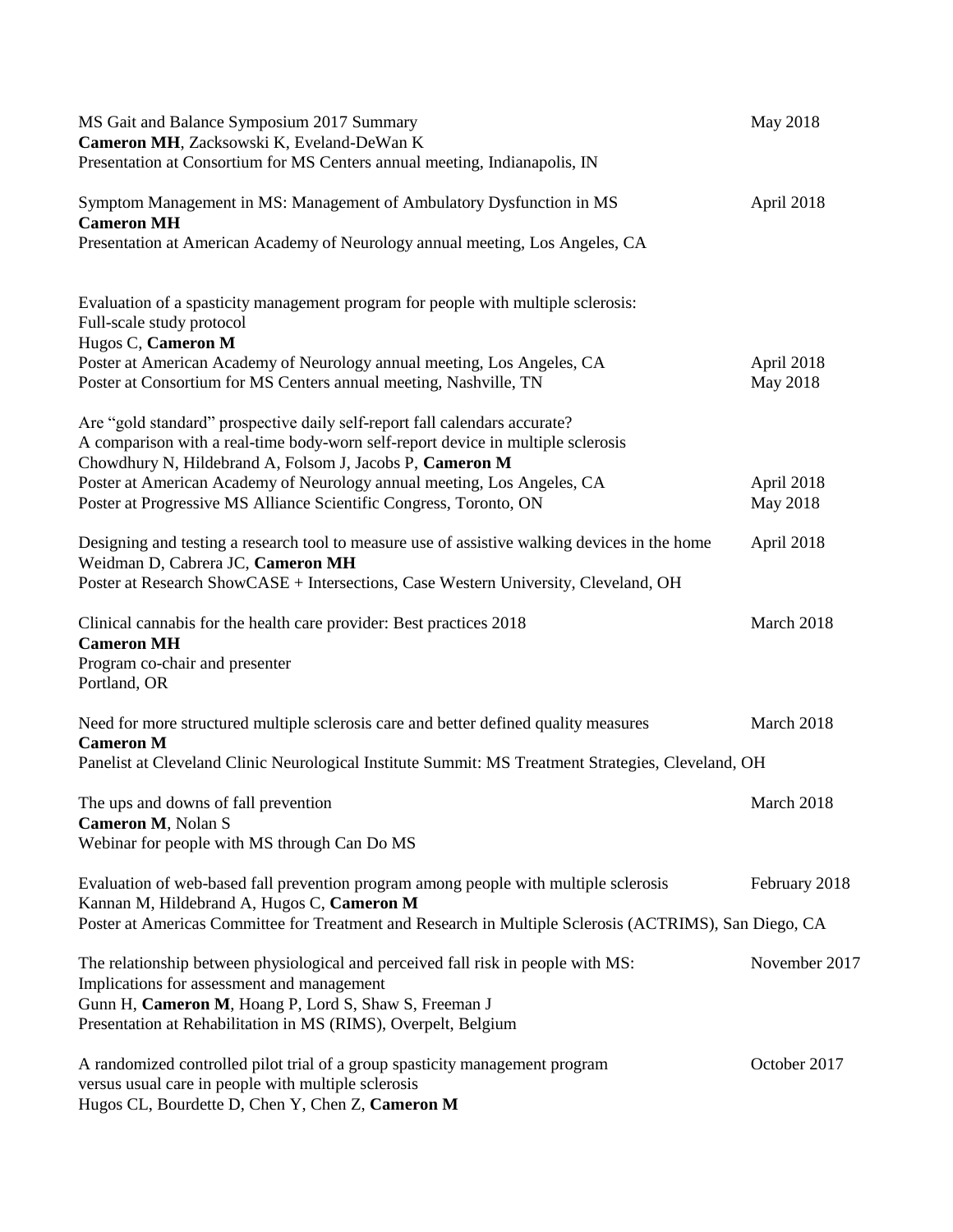| Poster at European Committee for Treatment and Research in Multiple Sclerosis, Paris, France                                                                                                                                                                                                                          |                |
|-----------------------------------------------------------------------------------------------------------------------------------------------------------------------------------------------------------------------------------------------------------------------------------------------------------------------|----------------|
| Randomized Controlled Trial of two group programs in multiple sclerosis:<br>12-month (Long-term) follow-up effects on fatigue and self-efficacy<br>Hugos CL, Chen Y, Chen Z, Cameron M, Bourdette D<br>Poster at European Committee for Treatment and Research in Multiple Sclerosis, Paris, France                   | October 2017   |
| Evaluation of a web-based fall prevention program among people with multiple sclerosis<br>Kannan M, Hugos CL, Hildebrand A, Wick K, Cameron M<br>Poster at European Committee for Treatment and Research in Multiple Sclerosis, Paris, France                                                                         | October 2017   |
| Development of a web-based fall prevention program for people with multiple sclerosis<br>Kannan M, Hildebrand A, Wick K, Hugos CL, Cameron M<br>Poster at 7th International Symposium on Gait and Balance in Multiple Sclerosis, Portland, OR                                                                         | September 2017 |
| Electrical stimulation for medically ill patients<br><b>Cameron MH</b><br>Keynote speaker – Cuauhtemoc National Physiotherapy Conference, Queretaro, Mexico                                                                                                                                                           | September 2017 |
| Pharmacologic management of fatigue in MS<br><b>Cameron MH</b><br>Invited presentation at European Committee for Treatment and Research in Multiple Sclerosis summer school,<br>Santiago de Compostela, Spain                                                                                                         | June 2017      |
| Structural and functional connectivity underlying assistive device training-related<br>mobility improvements in people with MS<br>Fling B, Martini D, Zeeboer E, Hildebrand A, Cameron M<br>Platform presentation at International Society of Posture and Gait Research, World Congress,<br>Fort Lauderdale, FL       | June 2017      |
| MS Gait and Balance Symposium 2016 Summary<br>Cameron MH, Zacksowski K, Widener G<br>Presentation at Consortium for MS Centers annual meeting, Indianapolis, IN                                                                                                                                                       | May 2017       |
| Multicenter validation study of the EvergreenHealth Myometric Strength Test<br>for Lower Extremities ((EMST-LE) in Multiple Sclerosis<br>Brown T, Cameron M, Simnad V<br>Poster at Consortium for Multiple Sclerosis Centers annual meeting, New Orleans, LA                                                          | May 2017       |
| Effects of Methylphenidate on Mobility, Cognition and Fatigue in Multiple Sclerosis:<br>A Pilot Randomized Controlled Trial<br>Cameron MH, McMillan G<br>Poster at American Academy of Neurology annual meeting, Boston, MA                                                                                           | April 2017     |
| Ambulation Assistive Device Training Prevents Falls, Increases Device Satisfaction<br>and May Decrease Sitting and Increase Walking in MS:<br>A Randomized-Controlled Pilot Study<br>Hildebrand A, Martini D, Fling B, Cameron M<br>Platform presentation at American Academy of Neurology annual meeting, Boston, MA | April 2017     |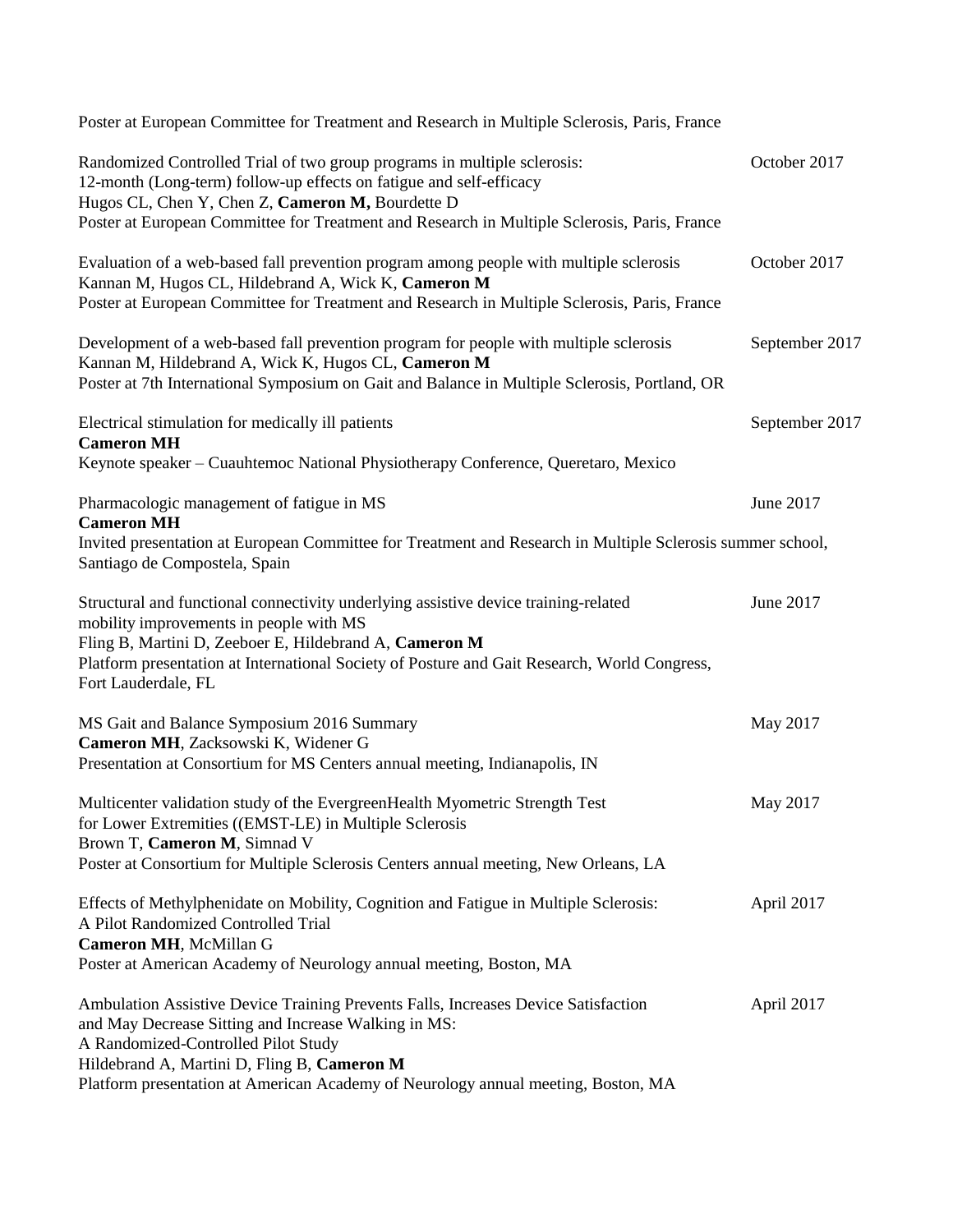| Symptom Management in MS: Management of Ambulatory Dysfunction in MS<br><b>Cameron MH</b>                                                                                                                                                                                                                                                                            | April 2017                  |
|----------------------------------------------------------------------------------------------------------------------------------------------------------------------------------------------------------------------------------------------------------------------------------------------------------------------------------------------------------------------|-----------------------------|
| Presentation at American Academy of Neurology annual meeting, Boston, MA                                                                                                                                                                                                                                                                                             |                             |
| Effects of a group spasticity management program versus usual care<br>in people with multiple sclerosis: A randomized controlled pilot trial<br>Hugos C, Bourdette D, Chen Z, Chen Y, Cameron M<br>Poster at Americas Committee for Treatment and Research in Multiple Sclerosis, Orland, FL<br>Poster at American Academy of Neurology annual meeting, Boston, MA   | February 2017<br>April 2017 |
| Randomized controlled trial of two group programs in MS:<br>Long-term (12-month) follow-up effects on fatigue and self-efficacy<br>Hugos C, Chen Z, Chen Y, Cameron M, Bourdette D<br>Poster at Americas Committee for Treatment and Research in Multiple Sclerosis, Orland, FL                                                                                      | February 2017               |
| Poster at American Academy of Neurology annual meeting, Boston, MA                                                                                                                                                                                                                                                                                                   | April 2017                  |
| A multicenter randomized controlled trial of two group programs in multiple sclerosis:<br>Effects on fatigue and self-efficacy<br>Hugos C, Chen Z, Chen Y, Cameron M, Wick K, Turner A, Haselkorn J, Sloan A,<br>Chiara T, Mc Coy S, Bever C, Kunce A, Bourdette D<br>Poster at European Committee for Treatment and Research in Multiple Sclerosis, London, England | September 2016              |
| Effects of Methylphenidate on mobility, cognition and fatigue in MS: A pilot study<br>Hildebrand A, McMillan G, Cameron MH<br>Hugos C, Cameron M, Chen Z, Chen Y, Bourdette D<br>Poster at 6th International Symposium on Gait and Balance in Multiple Sclerosis, Portland, OR                                                                                       | September 2016              |
| Effects of a group spasticity management program versus usual care<br>in people with multiple sclerosis: A randomized controlled pilot trial<br>Poster at 6th International Symposium on Gait and Balance in Multiple Sclerosis, Portland, OR                                                                                                                        |                             |
| Assistive device training results in improved functional mobility and<br>reduced thalamo-cortical connectivity in people with MS<br>Fling B, Martini D, Hildebrand A, Zeeboer E, Cameron M<br>Platform at Consortium of Multiple Sclerosis Centers Annual Meeting, Washington, DC                                                                                    | May 2016                    |
| MS Gait and Balance Symposium 2015 Summary<br>Cameron MH, Zacksowski K, Widener G<br>Presentation at Consortium for MS Centers annual meeting, Washington, DC                                                                                                                                                                                                        | May 2016                    |
| Symptom Management in MS: Management of Ambulatory Dysfunction in MS<br><b>Cameron MH</b><br>Presentation at American Academy of Neurology annual meeting, Vancouver, BC, Canada                                                                                                                                                                                     | April 2016                  |
| Longitudinal evaluation of injurious falls and fall prevention strategy use<br>among people with MS<br>Peterson E, Asano M, Finlayson M, Cameron M<br>Platform presentation at American Occupational Therapy Association annual meeting, Chicago, IL                                                                                                                 | April 2016                  |
| Multiple sclerosis disease modifying therapies                                                                                                                                                                                                                                                                                                                       | March 2016                  |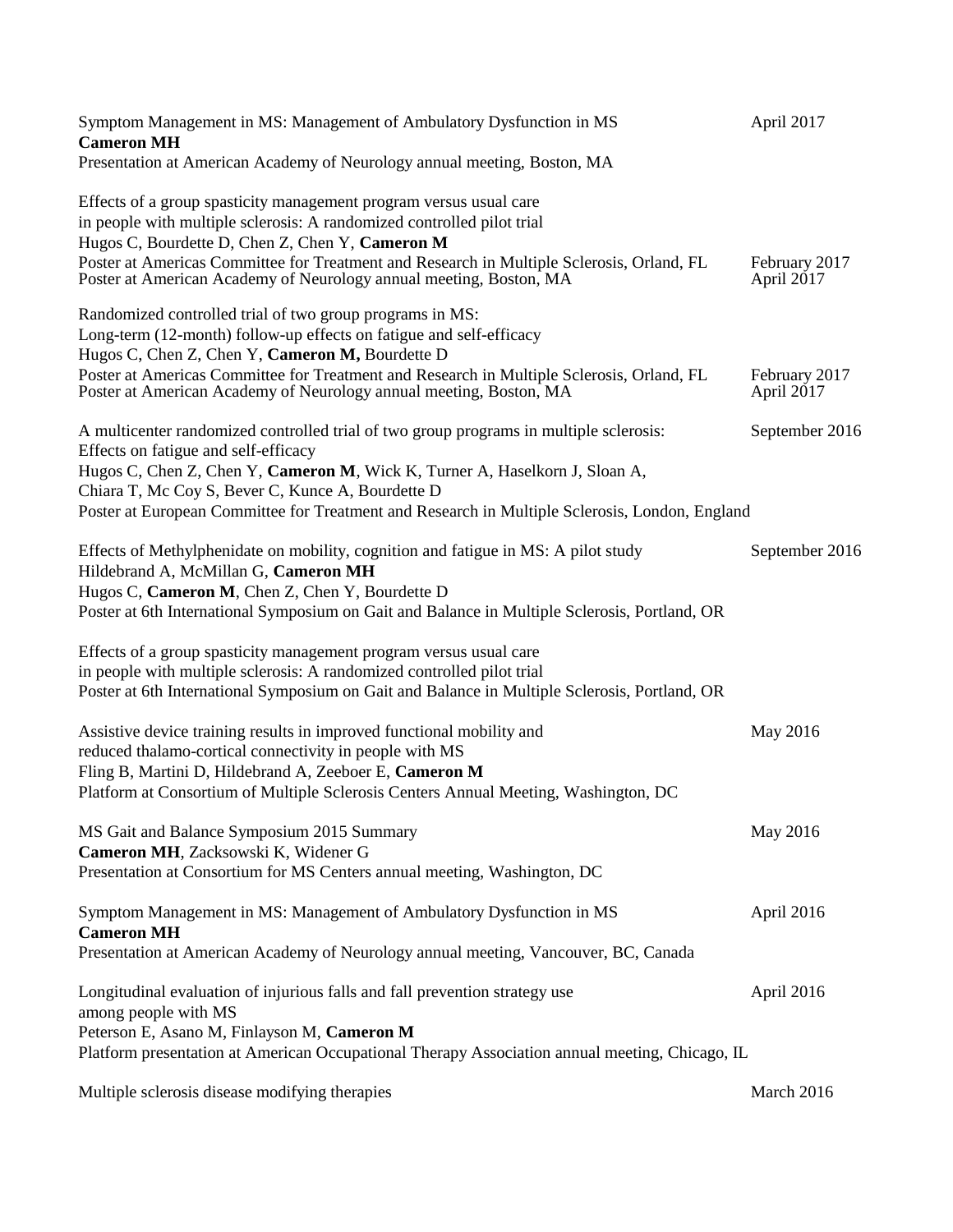Panel member, Veterans Affairs Multiple Sclerosis Centers of Excellence Satellite Broadcast Salt Lake City, UT

| Falls among adults aging with disabilities<br>Cameron M, Molton I, J Kingston                                                                                                                                                                                                                                                                                                                                                                                       | March 2016     |
|---------------------------------------------------------------------------------------------------------------------------------------------------------------------------------------------------------------------------------------------------------------------------------------------------------------------------------------------------------------------------------------------------------------------------------------------------------------------|----------------|
| Webinar for National Council on Aging, National Falls Prevention Resource Center, Center for Healthy Aging                                                                                                                                                                                                                                                                                                                                                          |                |
| A multicenter randomized controlled trail of two group programs on fatigue<br>and self-efficacy in MS                                                                                                                                                                                                                                                                                                                                                               | February 2016  |
| Hugos CL, Chen Z, Chen Y, Cameron M, Turner A, Haselkorn J, Bever C, Chiara T, McCoy S, Bourdette D.<br>Poster at Americas Committee for Treatment and Research in Multiple Sclerosis, New Orleans, LA                                                                                                                                                                                                                                                              |                |
| Medication use evaluation of dimethyl fumarate at a multiple sclerosis clinic<br>Vu K, Chun L, Manning J, Cameron M, Hill J.<br>Poster at American Society of Health Systems Pharmacists, New Orleans, LA                                                                                                                                                                                                                                                           | December 2015  |
| The International MS Falls Prevention Network: Directions and Decisions.<br>Peterson E, Finlayson M, Cameron M, Cattaneo D, Coote S, Matsuda P, Sosnoff J.<br>Presentation at The Gerontological Society of America's 68th Annual Scientific Meeting,<br>as part of the symposium Customizing Interventions for Special Populations and Implementation:<br>Challenges to Fall Prevention, Orlando, FL                                                               | November 2015  |
| How assistive devices are associated with falls in people with MS:<br>Conceptual models<br>Wang M, Cameron MH<br>Poster at International Symposium on Gait and Balance in Multiple Sclerosis, Portland, OR<br>Published in International Journal of MS Care: November/December 2015;17(6):301-302.                                                                                                                                                                  | September 2015 |
| Rehabilitation in Progressive MS<br>Cameron MH, Chiara T<br>Platform at Paralyzed Veterans of America Annual Summit, Jacksonville, FL                                                                                                                                                                                                                                                                                                                               | September 2015 |
| <b>MS Symptom Management</b><br><b>Cameron MH</b><br>OHSU On the Frontier, Portland, OR                                                                                                                                                                                                                                                                                                                                                                             | June 2015      |
| The international MS falls prevention research network: development and directions<br>Finlayson M, Cattaneo D, Cameron M, Coote S, Freeman J, Gunn H,<br>Jonsdottir J, Matsuda P, Peterson E, Sosnoff J<br>Poster at Rehabilitation in MS annual meeting, Milan, Italy<br>Poster at OT Summit of Scholars, Los Angeles, CA<br>Presentation at Consortium of MS Centers annual meeting, Indianapolis, IN<br>Abstract in Multiple Sclerosis Journal. 2015;21(4): 520. | June 2015      |
| MS Gait and Balance Symposium 2014 Summary<br>Cameron MH, Zacksowski K<br>Presentation at Consortium for MS Centers annual meeting, Indianapolis, IN                                                                                                                                                                                                                                                                                                                | May 2015       |
| Practical Management of Progressive MS: Management of Physical Impairment<br><b>Cameron MH</b>                                                                                                                                                                                                                                                                                                                                                                      | May 2015       |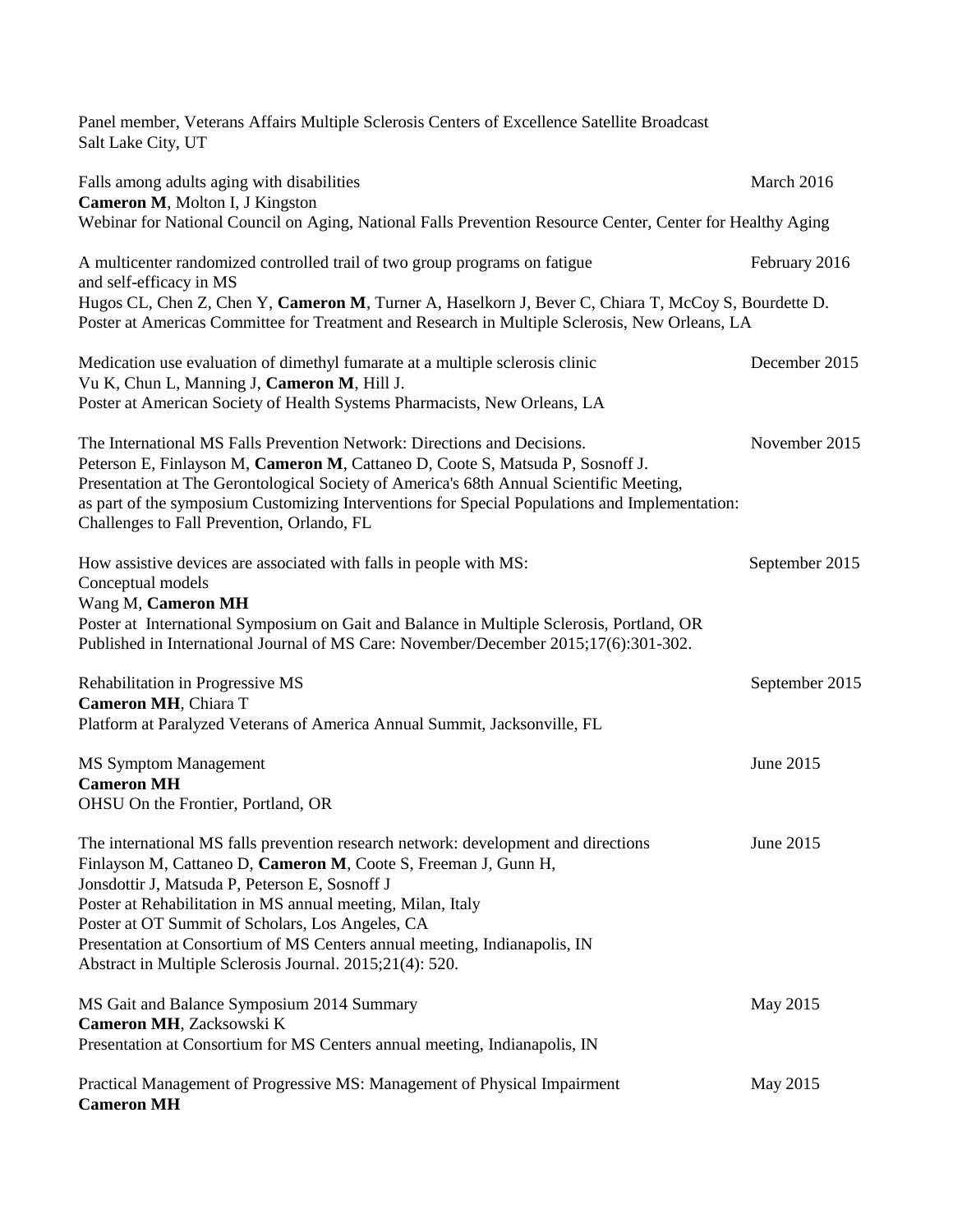| Presentation at Consortium for MS Centers annual meeting, Indianapolis, IN                                                                                                                                                                                     |                                  |
|----------------------------------------------------------------------------------------------------------------------------------------------------------------------------------------------------------------------------------------------------------------|----------------------------------|
| Bladder Dysfunction is a Risk Factor for Falls in People<br>with Relapsing-Remitting Multiple Sclerosis.<br>Zelaya JE, Murchison C, Cameron M.<br>Poster at OHSU Research Week, Portland, Oregon.<br>Winner of Student Poster Award at OHSU Research Week 2015 | May 2015                         |
| The International MS Falls Prevention Research Network: development and direction.<br>Finlayson M, Cattaneo D, Cameron M, Coote S, Freeman J, Gunn H, Jonsdottir J,<br>Matsuda P, Peterson E, Sosnoff J.                                                       |                                  |
| RIMS conference abstract, Milan<br>and published in Multiple Sclerosis Journal. 2015;21(4): 520.                                                                                                                                                               | April 2015                       |
| Symptom Management in MS: Depression and Cognitive Dysfunction<br><b>Cameron MH</b><br>Presentation at American Academy of Neurology annual meeting, Washington, DC                                                                                            | April 2015                       |
| Longitudinal evaluation of falls and fall prevention strategies in multiple sclerosis<br>Cameron MH, Finlayson M, Asano M, Peterson E<br>Poster at American Academy of Neurology annual meeting, Washington, DC                                                | April 2015                       |
| Falls in individuals with multiple sclerosis: predictors, consequences and prevention<br>Cameron M, Peterson E, Sosnoff J, Finlayson M<br>Platform presentation at American College of Rehabilitation Medicine annual meeting, Dallas, TX                      | October 2014                     |
| Putting it all together: The role of cognition in gait and balance in MS<br>Cameron M, Wagner J, Zackowski K<br>Presentation at the 4th International Symposium on Gait and Balance in Multiple Sclerosis                                                      | October 2014                     |
| Effects of a very low fat, plant-food-based diet on fatigue in multiple sclerosis:<br>report of a pilot trial<br>Yadav V, Lovera J, Murchison C, Kim E, Overs S, Cameron M, Spain R<br>Poster at Joint ACTRIMS-ECTRIMS annual meeting                          | September 2014                   |
| Botulinum toxin in MS<br>Cameron MH, Howard I<br>Platform at Paralyzed Veterans of America Summit meeting                                                                                                                                                      | August 2014                      |
| Reduced structural connectivity of proprioceptive neural pathways in Multiple Sclerosis<br>Fling BW, Cameron MH, Horak FB                                                                                                                                      |                                  |
| Poster at International Society for Posture and Gait Research World Congress<br>Poster at 4th International Symposium on Gait and Balance in Multiple Sclerosis                                                                                                | <b>July 2014</b><br>October 2014 |
| Rate of falls among people with multiple sclerosis and healthy controls:<br>A comparative study<br>Cameron MH, Mazumder R, Murchison C<br>Poster at Consortium of Multiple Sclerosis Centers                                                                   | May 2014                         |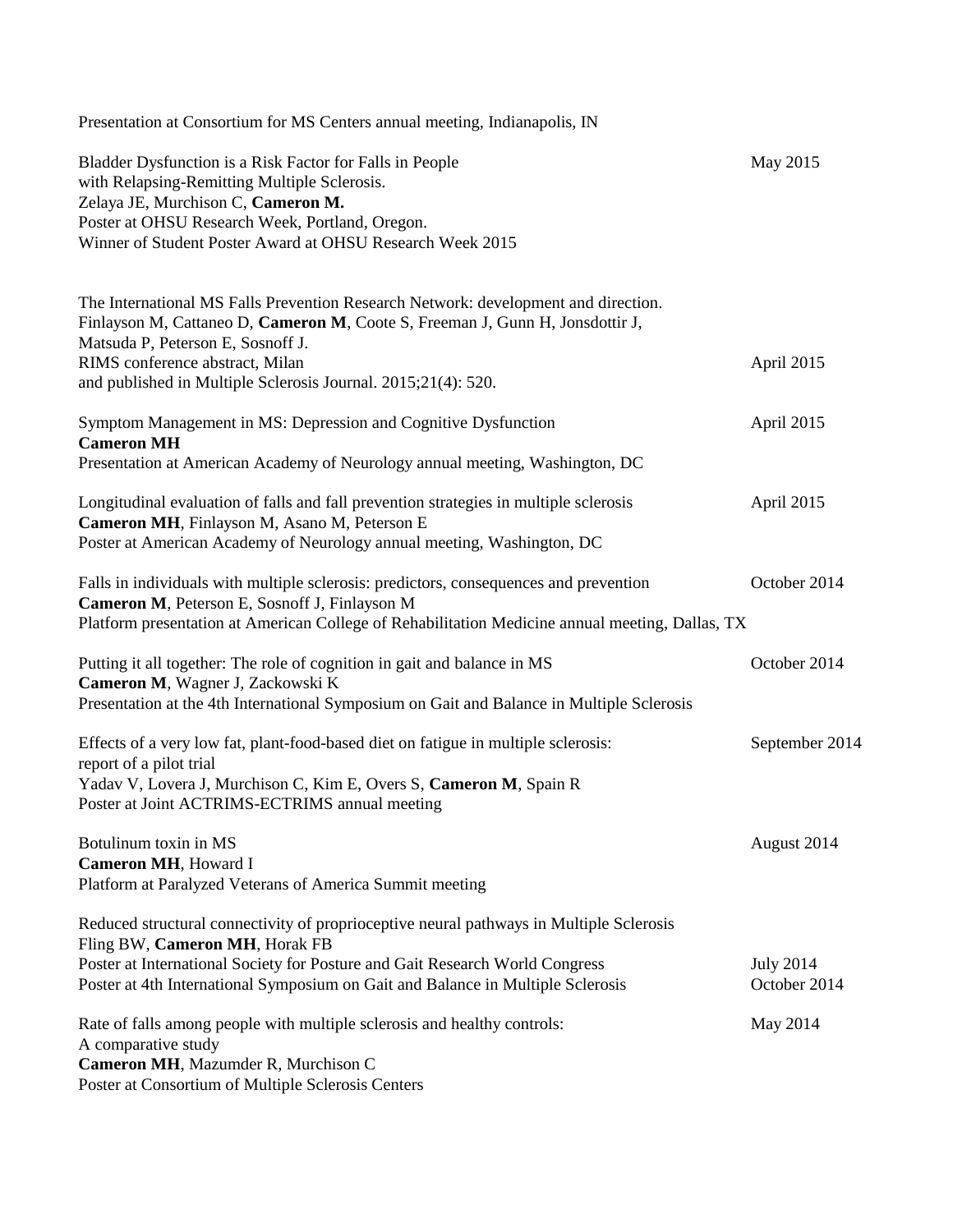| Validating an electronic method for prospective fall counting in people with MS<br>Downs AS, Murchison C, Cameron MH<br>Poster at American Academy of Neurology annual meeting                                                                                   | April 2014                                |
|------------------------------------------------------------------------------------------------------------------------------------------------------------------------------------------------------------------------------------------------------------------|-------------------------------------------|
| Prospective assessment of falls among people with multiple sclerosis<br>and healthy matched controls<br>Mazumder R, Murchison C, Cameron MH<br>Poster at American Academy of Neurology annual meeting                                                            | April 2014                                |
| Inertial sensors to detect effects of dalfampridine on balance in people with multiple sclerosis<br>Dutta GG, Mancini M, Spain RI, Horak FB, Cameron MH<br>Poster at 3rd International Symposium on Gait and Balance in MS                                       | October 2013                              |
| Falls in people with multiple sclerosis: An international perspective.<br>Gunn H, Nilsagard Y, Cameron M, Hoang P, Mazumder R, Freeman J, Lord S<br>Platform presentation at European Committee for Treatment and Research in MS Annual Meeting October 2013     |                                           |
| Neuropsychological, balance and gait risk factors for falls in people with multiple sclerosis:<br>a prospective cohort study<br>Hoang PD, Cameron MH, Gandevia SC, Lord SR<br>International Society for Posture and Gait Research World Congress<br>Akita, Japan | June 2013                                 |
| The FES-I predicts falls and ABC scores in people with multiple sclerosis<br>Mazumder R, Cameron M<br>Poster at Consortium of Multiple Sclerosis Centers                                                                                                         | May 2013                                  |
| More Medications, More Falls: A Prospective Cohort Study<br>Vingara L, Cameron M<br>Poster at Consortium of Multiple Sclerosis Centers                                                                                                                           | May 2013                                  |
| Prior falls predict future falls in people with multiple sclerosis: Keep it simple<br>Cameron M, Bourdette D<br>Poster at American Academy of Neurology annual meeting                                                                                           | March 2013                                |
| Falls in people with MS: A transatlantic perspective<br>Cameron M, Nilsagard Y<br>Poster at 2nd International Symposium on Gait and Balance in MS<br>Abstract in International Journal of MS Care<br>Poster at American Academy of Neurology annual meeting      | October 2012<br>Winter 2012<br>March 2013 |
| Validation of the Falls Efficacy Scale-International (FES-I) as a predictor of falls in<br>people with multiple sclerosis<br>Mazumder R, Cameron M<br>Poster at American Academy of Neurology annual meeting                                                     | March 2013                                |
| Fatigue in multiple sclerosis: Related to fear of falling and prior falls<br>but not to future falls<br>Mazumder R, Cameron M<br>Platform at American Federation for Medical Research, Western Regional Meeting                                                  | January 2013                              |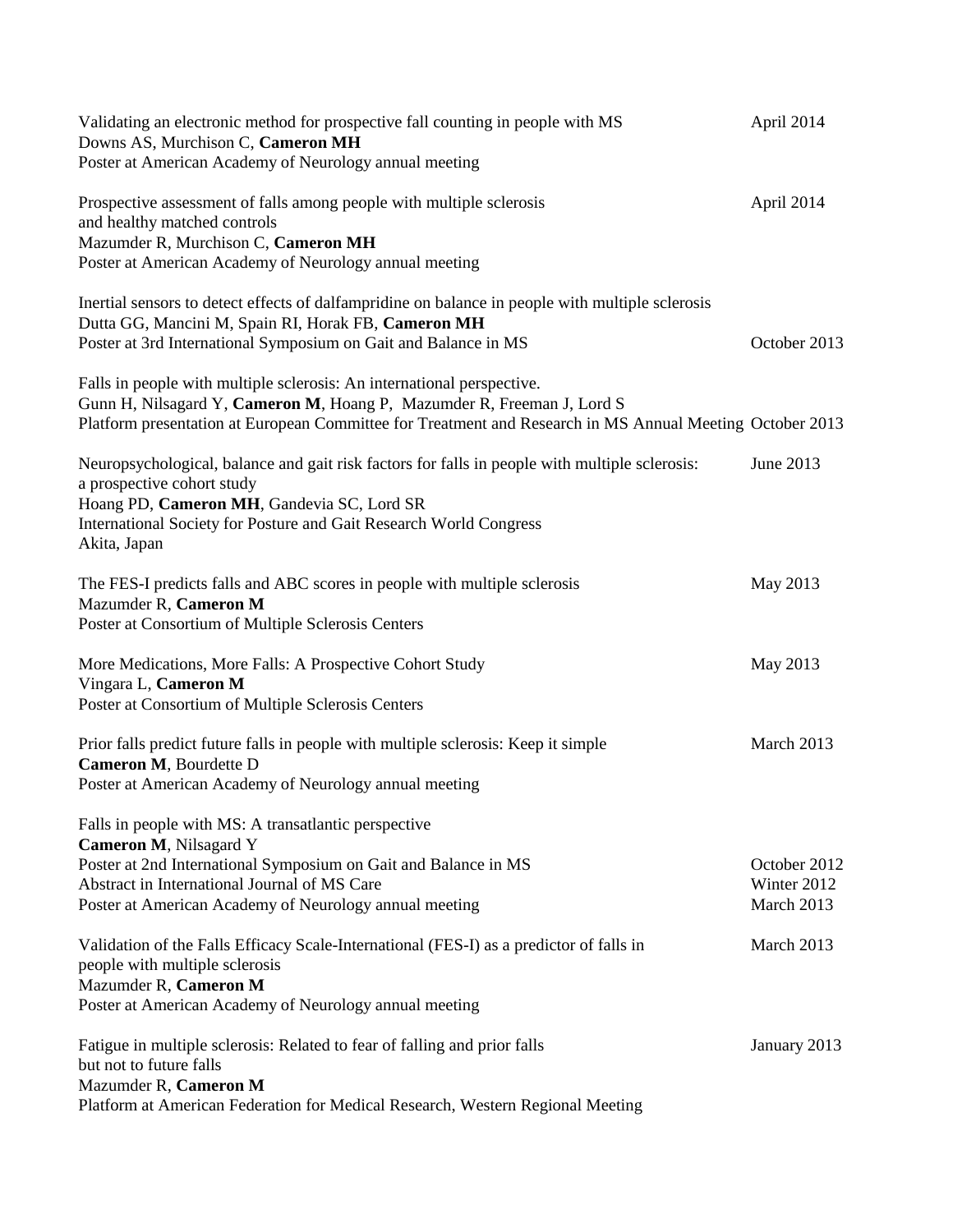Abstract in Journal of Investigative Medicine; 61(1).

| Concurrent validity of the Falls Efficacy Scale-International in people with MS<br>Mazumder R, Cameron M                                                                                                                                                          |                             |
|-------------------------------------------------------------------------------------------------------------------------------------------------------------------------------------------------------------------------------------------------------------------|-----------------------------|
| Poster at 2nd International Symposium on Gait and Balance in MS<br>Abstract in International Journal of MS Care                                                                                                                                                   | October 2012<br>Winter 2012 |
| Multiple Sclerosis – A Rehabilitation Perspective<br><b>Cameron M</b>                                                                                                                                                                                             | November 2012               |
| Presentation at Care Fair, Portland, OR                                                                                                                                                                                                                           |                             |
| Drugs to improve balance and gait in MS<br><b>Cameron M</b>                                                                                                                                                                                                       | October 2012                |
| Second International Symposium on Gait and Balance in Multiple Sclerosis                                                                                                                                                                                          |                             |
| Fatigue, Mechanisms Underlying Imbalance and Falls in Multiple Sclerosis<br>Ionita R, Cameron MH, Boudreau E, McMillan GP<br>Poster at American Academy of Sleep Medicine annual meeting                                                                          | June 2012                   |
| Multiple Sclerosis Symptom Management<br>Multiple Sclerosis Society of Portland                                                                                                                                                                                   | May 2012                    |
| Ampyra Improves Walking and Community participation in Veterans with MS<br>Fitzpatrick M, Overs S, Dryden J, Whitham R, Cameron M<br>Poster at Consortium of MS Centers annual meeting                                                                            | May 2012                    |
| The Effects of Dalfampridine on Walking Speed, Endurance and<br>Community Participation in a Veteran Population: A Retrospective Cohort Study<br>Overs S, Fitzpatrick M, Dryden J, Whitham R, Cameron M<br>Poster at American Academy of Neurology annual meeting | April 2012                  |
| Imbalance and Falls in Multiple Sclerosis<br><b>Oregon Physical Therapy Association</b>                                                                                                                                                                           | March 2012                  |
| 2012 Update on MS Medications<br>Roseburg, OR                                                                                                                                                                                                                     | March 2012                  |
| Balance Deficits Associated with Multiple Sclerosis<br>American Academy of Orthotists and Prosthetists, The Effects of AFO's on Balance                                                                                                                           | October 2011                |
| Self-administered Measures of Balance<br>First International Symposium on Gait and Balance in Multiple Sclerosis                                                                                                                                                  | October 2011                |
| Falls and Imbalance in Multiple Sclerosis Update<br>Grand Rounds, Physical Medicine and Rehabilitation, University of Washington                                                                                                                                  | May 2011                    |
| Fatigue is Associated with Poor Sleep in People with Multiple Sclerosis.<br>Cameron MH, Peterson VL, Lovera J, Boudreau K, Kim E, McMillan G,                                                                                                                     |                             |
| Turner A, Haselkorn J, Bourdette D:<br>Poster at American Academy of Neurology Annual Meeting                                                                                                                                                                     | April 2011                  |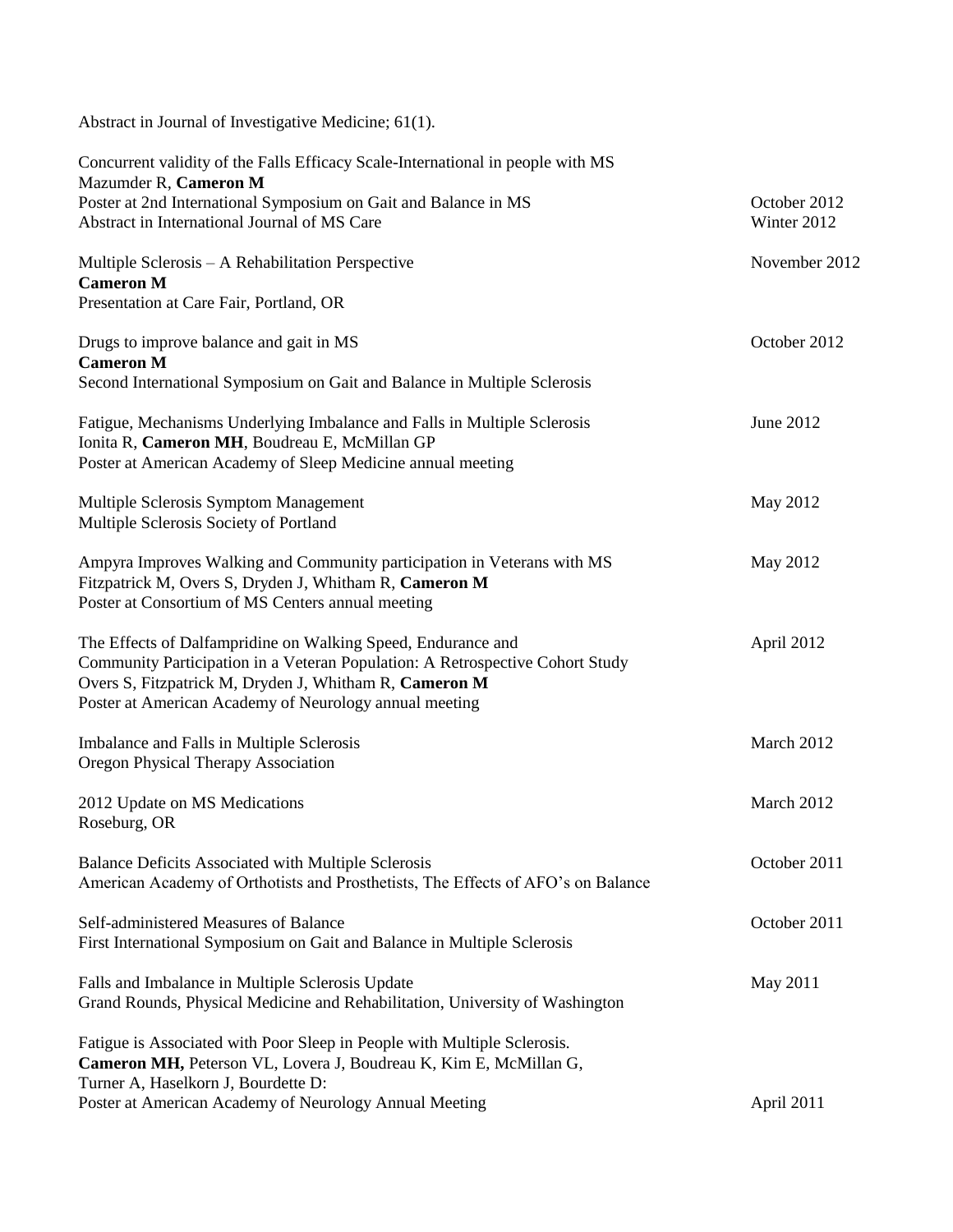| Poster at Paralyzed Veterans of America, 2011 Summit, Orlando, FL                                                                                                                                                                                                         | September 2011                                   |
|---------------------------------------------------------------------------------------------------------------------------------------------------------------------------------------------------------------------------------------------------------------------------|--------------------------------------------------|
| Poor Sleep Quality is Associated with Reduced Participation in People with Multiple Sclerosis.<br>Peterson VL, Cameron MH, Lovera J, Boudreau K, Kim E, McMillan G, Turner A,<br>Haselkorn J, Bourdette D:<br>Poster at American Academy of Sleep Medicine annual meeting | June 2011                                        |
| Mobility in Multiple Sclerosis.<br>OHSU MS Center program, Multiple Sclerosis at the Frontier and Beyond                                                                                                                                                                  | April 2011                                       |
| Multiple Sclerosis: Bridging the Gap. Presented in multiple communities in Oregon and Alaska                                                                                                                                                                              | November 2010 -<br>March, 2011<br>September 2010 |
| Falls and Imbalance in Multiple Sclerosis: 5 <sup>th</sup> International Physical Therapy Congress,<br>Fortaleza, Brazil                                                                                                                                                  |                                                  |
| Mobility and Gait in MS: VA MS Centers of Excellence, National Teleconference                                                                                                                                                                                             | May 2010                                         |
| MS Management Update. VA National Satellite TV Broadcast                                                                                                                                                                                                                  | May 2010                                         |
| Falls in People with Multiple Sclerosis: Frequent and Correlated with Balance Confidence<br>and Disease Severity.<br>Poster at American Academy of Neurology Annual Meeting                                                                                               | April 2010                                       |
| Injurious Falls are Common in Veterans with Multiple Sclerosis: A Case Control Study<br>Poster at American Physical Therapy Association Combined Sections Meeting                                                                                                         | February 2010                                    |
| Moving with MS: Doing More with Less. Portland and Seattle provider presentations                                                                                                                                                                                         | Jan, Feb 2010                                    |
| Physical Therapy for People with Multiple Sclerosis, Portland Multiple Sclerosis Society                                                                                                                                                                                  | June 2009                                        |
| Imbalance and Falls in Multiple Sclerosis, Consortium of Multiple Sclerosis Centers                                                                                                                                                                                       | May 2009                                         |
| Mobility for People with Early and Transitional MS. VA National Satellite TV Broadcast                                                                                                                                                                                    | <b>May 2009</b>                                  |
| Imbalance in MS. MS Workshop: Bridges of Support in MS. Portland VA Medical Center                                                                                                                                                                                        | April 2009                                       |
| The Role of Physical Therapy in Multiple Sclerosis. McMinville MS support group                                                                                                                                                                                           | January 2009                                     |
| Cost-Effectiveness of Genetic Testing for BRCA1 and BRCA2 Mutations<br>Ozanne EM, Cipriano L, Cameron M, Newman T, Esserman LJ.<br>Platform at San Antonio Breast Cancer Symposium.                                                                                       | December 2008                                    |
| Surgical Interventions for BRCA Gene Mutation Carriers: Impact of Delaying Decision-Making. December 2008<br>Ozanne EM, Cipriano L, Cameron M, Newman T, Esserman LJ.<br>San Antonio Breast Cancer Symposium.                                                             |                                                  |
| Balance Problems in Multiple Sclerosis: Slowed Spinal Afferent Conduction<br>More Likely than Cerebellar Involvement<br>Poster at NMSS Tykeson Fellows Conference (11/08)<br>Poster at American Academy of Neurology meeting, Boston (5/07)                               | November 2008<br>May 2007                        |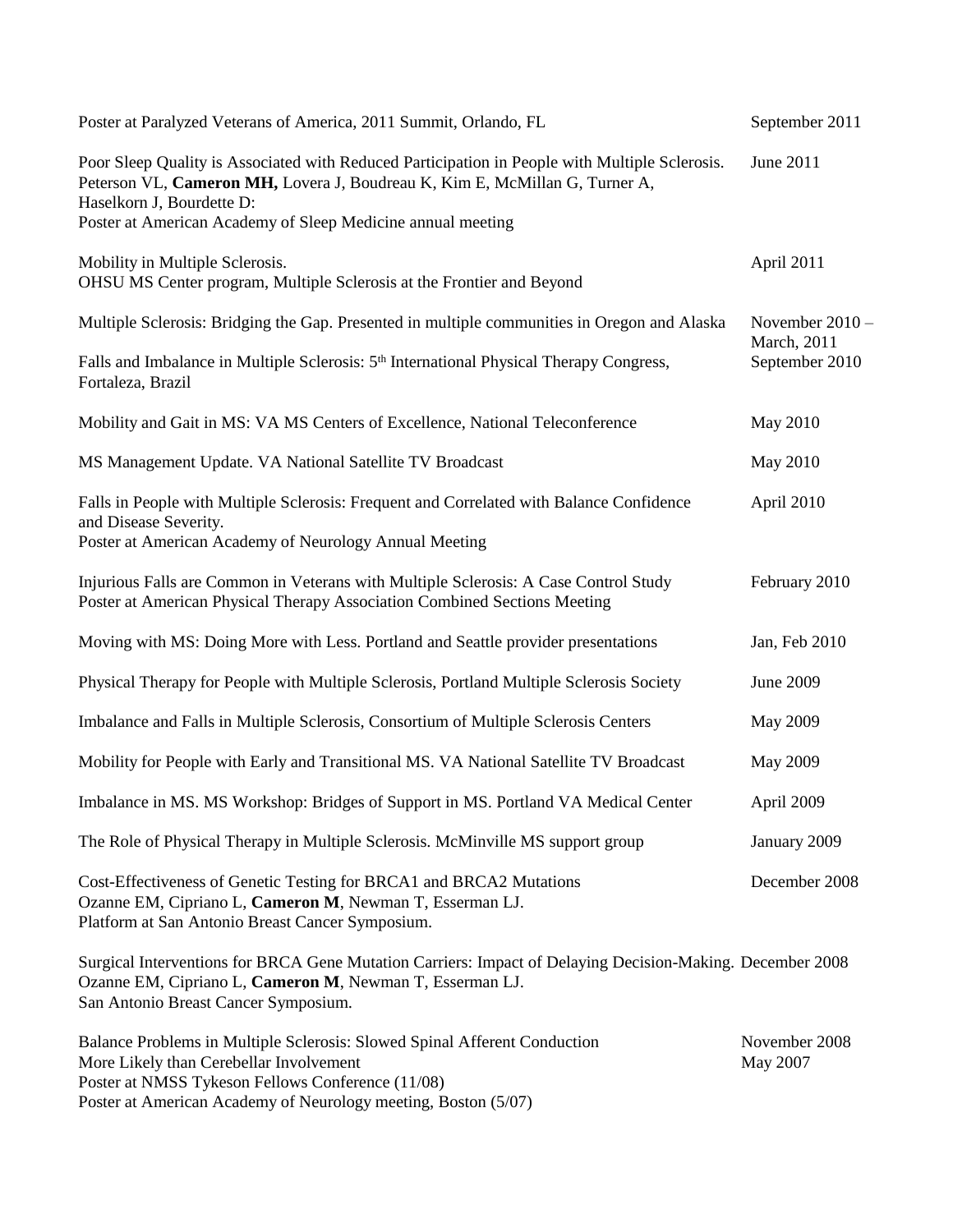| Screening for BRCA Genetic Mutations - A Policy Analysis<br>Ozanne EM, Cipriano L, Cameron M, Newman T, Esserman LJ.<br>Institute for Operations Research and Management Science Annual Conference | October 2004     |
|----------------------------------------------------------------------------------------------------------------------------------------------------------------------------------------------------|------------------|
| <b>Physical Agent Modalities</b><br>Multi-day programs of lectures and labs given throughout the US and internationally                                                                            | $2004$ – present |
| Differential Diagnosis for the Physical Therapist                                                                                                                                                  | $2004 - 2010$    |
| Therapeutic Lasers - From Science to Practice<br>Multiple full and partial day programs of lectures and labs given throughout the US                                                               | $2004$ – present |
| <b>Electrical Stimulation - From Science to Practice</b><br>Multiple programs of lectures and labs given throughout the US and Latin America                                                       | $1994$ – present |
| <b>Ultrasound - From Science to Practice</b><br>Multiple full day programs of lectures and labs given throughout the US and Latin America                                                          | $1991$ – present |
| Modalities and Wound Healing<br>Multiple one to two day programs of lectures and labs given throughout the US                                                                                      | $1996 - 2010$    |
| VitalStim<br>Courses on the use of electrical stimulation in the treatment of dysphagia                                                                                                            | $2004 - 2006$    |
| Keynote speaker – Colombian National Physical Therapy Association Meeting<br>Physical Agents in Acute Injuries - Laser, Electrical Stimulation and Ultrasound                                      | March 2005       |
| Electrical Stimulation and Ultrasound - An update<br>Two-day program for Brazilian Physical Therapists                                                                                             | <b>July 2004</b> |
| Keynote speaker for the North East Athletic Trainers' Annual Meeting<br>Physical Agents in the 21 <sup>st</sup> Century                                                                            | April 2002       |
| <b>Electrical Stimulation and Ultrasound Update</b><br>Two-day program in Spanish in Caracas, Venezuela                                                                                            | November 2001    |
| Physical Agents: An Occupational Therapy Update<br>Full day presentation at annual OTAC meeting                                                                                                    | October 2001     |
| Testing for Mutations in BRCA1 and BRCA2: a decision analysis<br>Poster at Society for General Internal Medicine (SGIM)                                                                            | June 2001        |
| Superficial EMG biofeedback<br>A 2-day program in Tel Aviv, Israel                                                                                                                                 | June 2000        |
| Electrical Stimulation for Bladder Control in Spinal Cord Injured Patients<br>Lecture at Physical and Respiratory Rehabilitation of the Spinal Cord Patient,<br>Valencia, Spain, given in Spanish  | April 2000       |